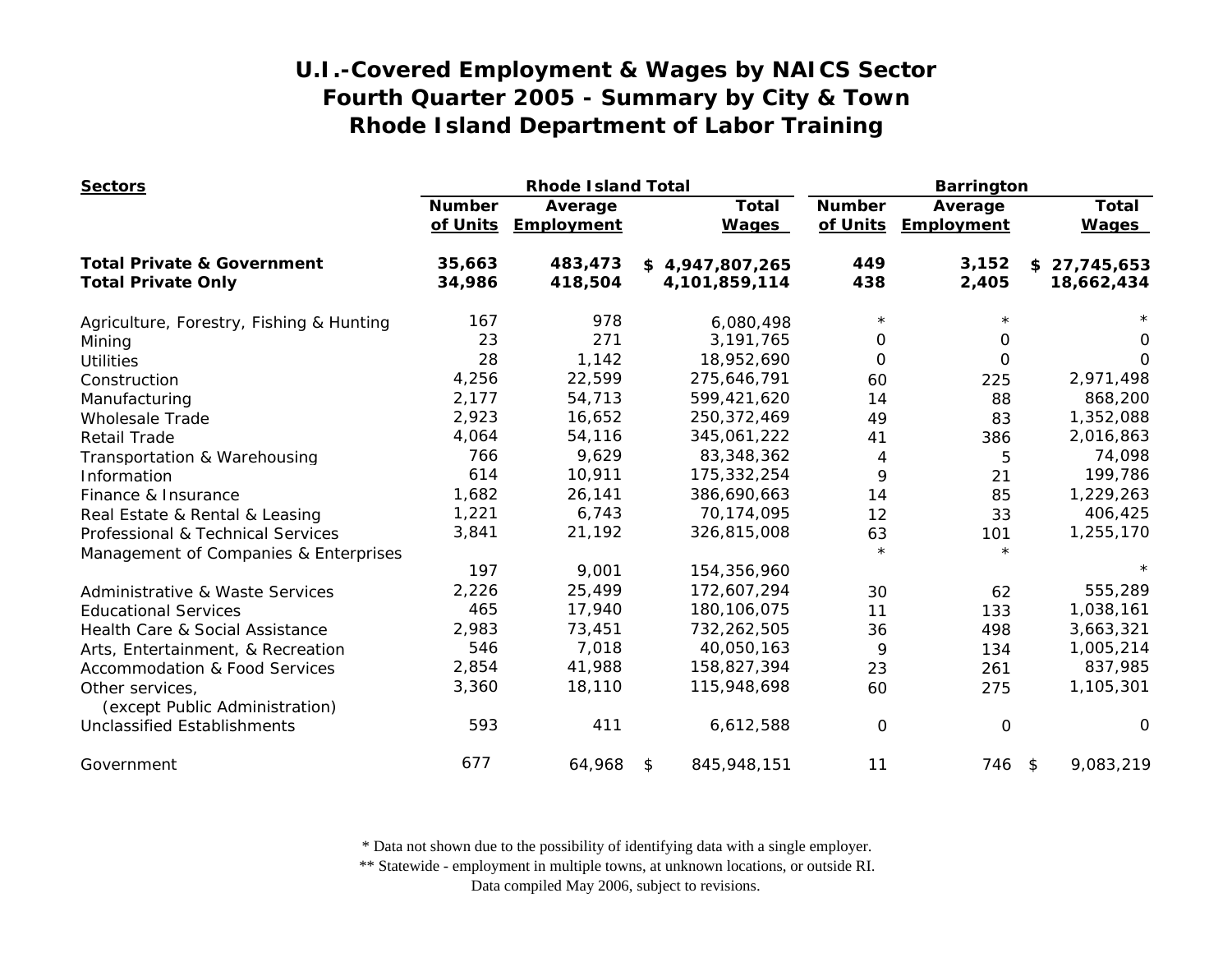| <b>Sectors</b>                                    |                           | <b>Bristol</b>        |                              | <b>Burrillville</b>       |                       |                              |
|---------------------------------------------------|---------------------------|-----------------------|------------------------------|---------------------------|-----------------------|------------------------------|
|                                                   | <b>Number</b><br>of Units | Average<br>Employment | <b>Total</b><br><b>Wages</b> | <b>Number</b><br>of Units | Average<br>Employment | <b>Total</b><br><b>Wages</b> |
| <b>Total Private &amp; Government</b>             | 606                       | 7,539                 | \$65,598,724                 | 305                       | 2,892                 | \$22,687,218                 |
| <b>Total Private Only</b>                         | 591                       | 6,379                 | 52,984,711                   | 291                       | 2,227                 | 16,254,043                   |
| Agriculture, Forestry, Fishing & Hunting          | $\star$                   |                       |                              | $^\star$                  |                       |                              |
| Mining                                            | 0                         | O                     | 0                            | 0                         | 0                     | 0                            |
| <b>Utilities</b>                                  | $\Omega$                  | 0                     | $\Omega$                     | $\star$                   | $\star$               |                              |
| Construction                                      | 98                        | 484                   | 5,421,039                    | 73                        | 245                   | 2,422,720                    |
| Manufacturing                                     | 69                        | 1,270                 | 12,889,087                   | 14                        | 385                   | 4, 117, 283                  |
| <b>Wholesale Trade</b>                            | 36                        | 133                   | 2,271,695                    | 22                        | 55                    | 649,741                      |
| <b>Retail Trade</b>                               | 72                        | 815                   | 5,566,493                    | 15                        | 159                   | 696,063                      |
| Transportation & Warehousing                      | 8                         | 47                    | 400,484                      | 5                         | 15                    | 127,838                      |
| Information                                       | $\star$                   | $\star$               |                              | 7                         | 21                    | 140,884                      |
| Finance & Insurance                               | 22                        | 135                   | 1,330,550                    | 5                         | 20                    | 249,857                      |
| Real Estate & Rental & Leasing                    | 17                        | 52                    | 443,068                      | 8                         | 16                    | 108,199                      |
| Professional & Technical Services                 | 41                        | 83                    | 1,120,851                    | 20                        | 49                    | 740,820                      |
| Management of Companies & Enterprises             |                           |                       |                              |                           |                       |                              |
|                                                   | $\star$                   | $\star$               | $\star$                      | $\star$                   | $\star$               |                              |
| <b>Administrative &amp; Waste Services</b>        | 42                        | 178                   | 1,468,609                    | 17                        | 87                    | 663,800                      |
| <b>Educational Services</b>                       | $\star$                   | $\star$               | $\star$                      | 4                         | 35                    | 135,701                      |
| Health Care & Social Assistance                   | 40                        | 842                   | 5,674,417                    | 18                        | 499                   | 3,384,305                    |
| Arts, Entertainment, & Recreation                 | 10                        | 64                    | 248,022                      | 6                         | 48                    | 148,694                      |
| <b>Accommodation &amp; Food Services</b>          | 53                        | 675                   | 2,121,062                    | 30                        | 428                   | 1,331,010                    |
| Other services,<br>(except Public Administration) | 65                        | 246                   | 1,316,461                    | 41                        | 113                   | 609,624                      |
| <b>Unclassified Establishments</b>                |                           | 0                     | $\mathbf 0$                  | 1                         | 1                     | 18,300                       |
| Government                                        | 15                        | 1,159                 | 12,614,013<br>\$             | 14                        | 665 \$                | 6,433,175                    |

\* Data not shown due to the possibility of identifying data with a single employer.

\*\* Statewide - employment in multiple towns, at unknown locations, or outside RI.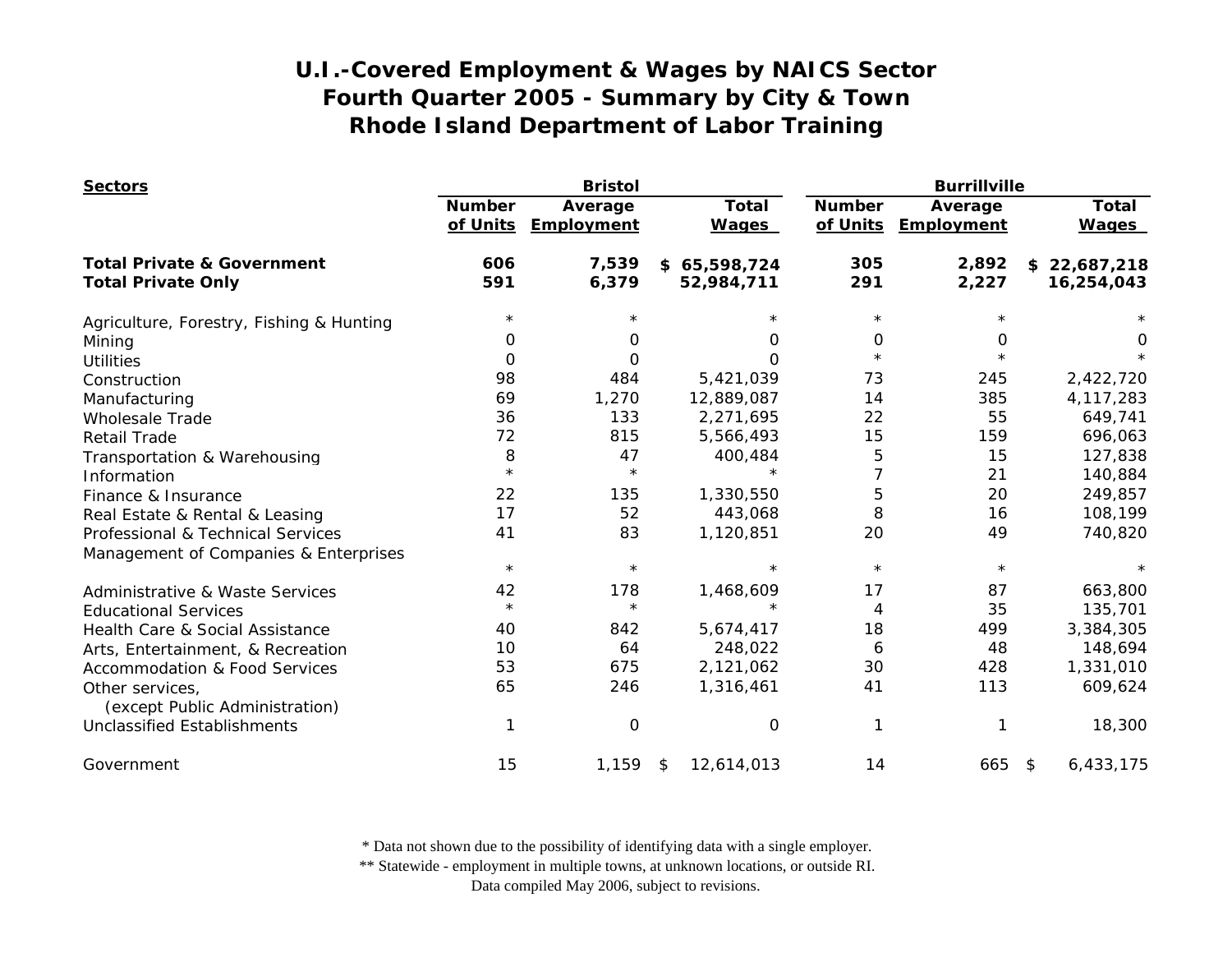| <b>Sectors</b>                                    |                           | <b>Central Falls</b>         |                              | Charlestown   |                                |                              |
|---------------------------------------------------|---------------------------|------------------------------|------------------------------|---------------|--------------------------------|------------------------------|
|                                                   | <b>Number</b><br>of Units | Average<br><b>Employment</b> | <b>Total</b><br><b>Wages</b> | <b>Number</b> | Average<br>of Units Employment | <b>Total</b><br><b>Wages</b> |
| <b>Total Private &amp; Government</b>             | 262                       | 3,274                        | \$28,184,157                 | 247           | 1,575                          | \$13,287,560                 |
| <b>Total Private Only</b>                         | 251                       | 2,407                        | 17,820,128                   | 235           | 1,407                          | 11,552,585                   |
| Agriculture, Forestry, Fishing & Hunting          | 0                         | 0                            | 0                            | $\star$       |                                |                              |
| Mining                                            | O                         | 0                            | 0                            |               |                                |                              |
| <b>Utilities</b>                                  | 0                         | 0                            | Ω                            | $\Omega$      | 0                              | Ω                            |
| Construction                                      | 33                        | 153                          | 1,513,085                    | 55            | 177                            | 1,823,721                    |
| Manufacturing                                     | 36                        | 739                          | 6,751,951                    | 6             | 323                            | 2,936,708                    |
| <b>Wholesale Trade</b>                            | 11                        | 186                          | 1,586,849                    | 10            | 31                             | 595,515                      |
| <b>Retail Trade</b>                               | 33                        | 201                          | 1,176,332                    | 26            | 162                            | 1,315,572                    |
| Transportation & Warehousing                      |                           | 81                           | 306,909                      | $\star$       | $\star$                        |                              |
| Information                                       | 0                         | $\Omega$                     | O                            | 4             | 16                             | 71,005                       |
| Finance & Insurance                               | 12                        | 124                          | 1,079,126                    | 4             | 28                             | 344,113                      |
| Real Estate & Rental & Leasing                    | 8                         | 49                           | 311,884                      | 14            | 24                             | 474,321                      |
| Professional & Technical Services                 | 9                         | 17                           | 175,407                      | 25            | 46                             | 499,016                      |
| Management of Companies & Enterprises             |                           |                              |                              |               |                                |                              |
|                                                   | 0                         | 0                            | O                            | $\Omega$      | 0                              |                              |
| <b>Administrative &amp; Waste Services</b>        | 13                        | 287                          | 1,818,511                    | 22            | 62                             | 447,810                      |
| <b>Educational Services</b>                       | $\star$                   | $\star$                      | $\star$                      | 0             | 0                              | $\Omega$                     |
| Health Care & Social Assistance                   | 20                        | 204                          | 1,328,149                    | 17            | 172                            | 1,466,633                    |
| Arts, Entertainment, & Recreation                 | $\star$                   | $\star$                      | $\star$                      | 5             | 7                              | 16,042                       |
| <b>Accommodation &amp; Food Services</b>          | 36                        | 211                          | 696,707                      | 20            | 197                            | 720,031                      |
| Other services,<br>(except Public Administration) | 30                        | 128                          | 850,383                      | 18            | 34                             | 160,687                      |
| <b>Unclassified Establishments</b>                |                           |                              | 3,250                        | $\Omega$      | $\mathbf 0$                    | O                            |
| Government                                        | 11                        | 866                          | 10,364,029<br>\$             | 12            | $167$ \$                       | 1,734,975                    |

\* Data not shown due to the possibility of identifying data with a single employer.

\*\* Statewide - employment in multiple towns, at unknown locations, or outside RI.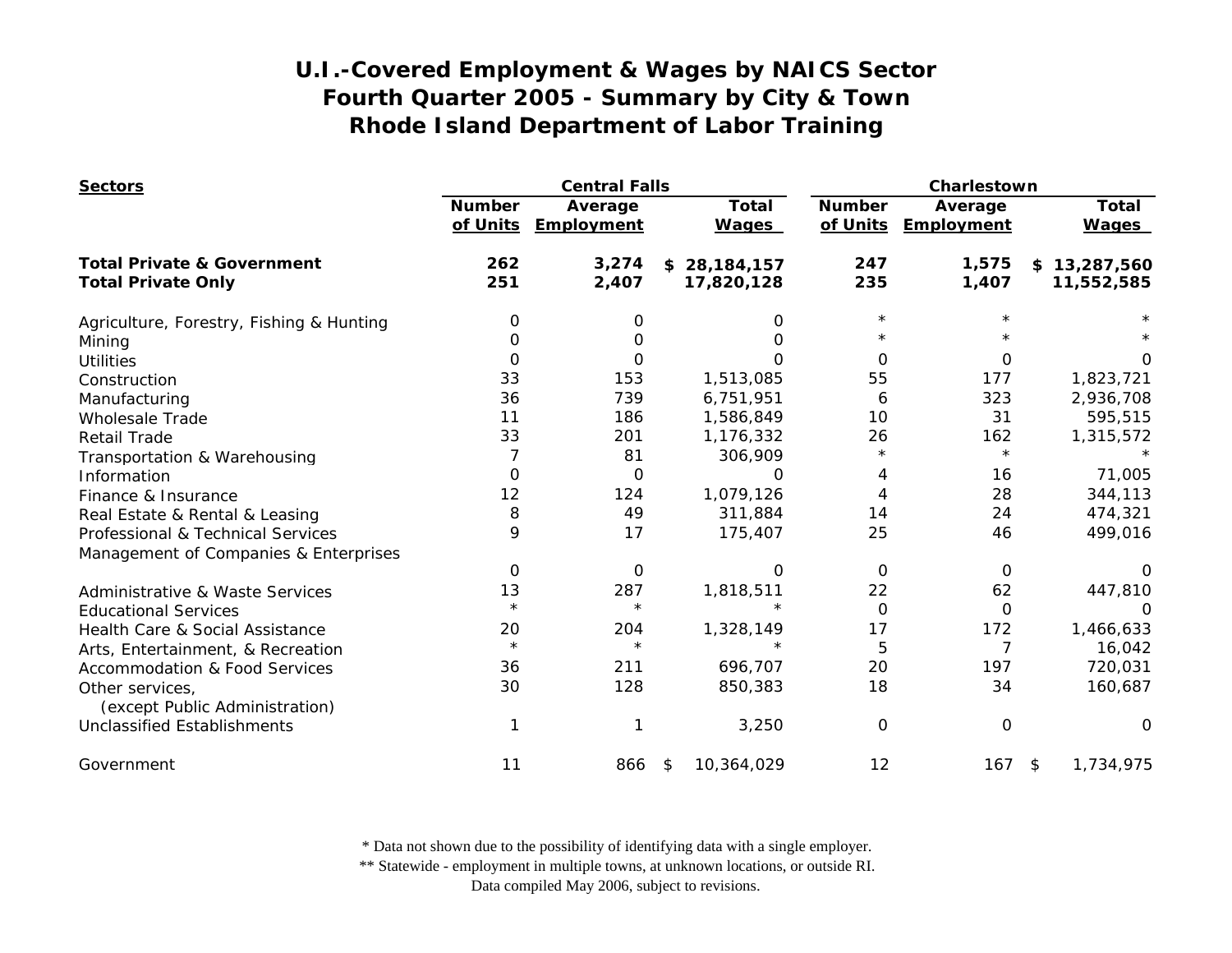| <b>Sectors</b>                                    |                           | Coventry              |                              | Cranston                  |                       |                              |
|---------------------------------------------------|---------------------------|-----------------------|------------------------------|---------------------------|-----------------------|------------------------------|
|                                                   | <b>Number</b><br>of Units | Average<br>Employment | <b>Total</b><br><b>Wages</b> | <b>Number</b><br>of Units | Average<br>Employment | <b>Total</b><br><b>Wages</b> |
| <b>Total Private &amp; Government</b>             | 753                       | 7,927                 | \$62,560,505                 | 2,570                     | 37,406                | \$381,913,678                |
| <b>Total Private Only</b>                         | 733                       | 6,481                 | 48,549,780                   | 2,550                     | 30,272                | 279,894,459                  |
| Agriculture, Forestry, Fishing & Hunting          | $^\star$                  |                       |                              | 7                         | 20                    | 137,993                      |
| Mining                                            | 0                         | 0                     | 0                            | $\star$                   |                       |                              |
| <b>Utilities</b>                                  | $\Omega$                  | 0                     | $\Omega$                     | 0                         | 0                     | O                            |
| Construction                                      | 174                       | 741                   | 6,853,758                    | 308                       | 1,744                 | 20,423,591                   |
| Manufacturing                                     | 46                        | 823                   | 10,802,173                   | 207                       | 4,854                 | 53, 135, 520                 |
| <b>Wholesale Trade</b>                            | 52                        | 234                   | 2,482,031                    | 196                       | 1,748                 | 22,192,050                   |
| <b>Retail Trade</b>                               | 87                        | 1,496                 | 9,214,560                    | 308                       | 4,554                 | 31,455,082                   |
| Transportation & Warehousing                      | 20                        | 224                   | 2,415,883                    | 61                        | 667                   | 6,680,159                    |
| Information                                       | $\star$                   | $\star$               |                              | 28                        | 1,561                 | 21,342,598                   |
| Finance & Insurance                               | 22                        | 119                   | 1,000,664                    | 152                       | 1,556                 | 25,660,265                   |
| Real Estate & Rental & Leasing                    | 24                        | 94                    | 631,733                      | 95                        | 590                   | 6,062,740                    |
| Professional & Technical Services                 | 63                        | 196                   | 1,614,003                    | 263                       | 1,451                 | 20, 202, 149                 |
| Management of Companies & Enterprises             |                           |                       |                              |                           |                       |                              |
|                                                   | 4                         | 60                    | 559,311                      | 16                        | 312                   | 4,303,140                    |
| <b>Administrative &amp; Waste Services</b>        | 50                        | 183                   | 1,284,147                    | 173                       | 2,621                 | 14,929,465                   |
| <b>Educational Services</b>                       | 9                         | 103                   | 549,882                      | 35                        | 450                   | 2,718,545                    |
| Health Care & Social Assistance                   | 37                        | 874                   | 6,191,730                    | 254                       | 3,588                 | 30,046,410                   |
| Arts, Entertainment, & Recreation                 | $\overline{7}$            | 50                    | 100,789                      | 24                        | 275                   | 1,240,878                    |
| <b>Accommodation &amp; Food Services</b>          | 65                        | 974                   | 2,786,219                    | 174                       | 2,765                 | 9,555,888                    |
| Other services,<br>(except Public Administration) | 67                        | 280                   | 1,862,390                    | 244                       | 1,514                 | 9,791,601                    |
| <b>Unclassified Establishments</b>                | $\Omega$                  | $\mathbf 0$           | 0                            | $\star$                   | $\star$               |                              |
| Government                                        | 20                        | 1,446                 | 14,010,725<br>\$             | 20                        | 7,132                 | 102,019,219<br>\$            |

\* Data not shown due to the possibility of identifying data with a single employer.

\*\* Statewide - employment in multiple towns, at unknown locations, or outside RI.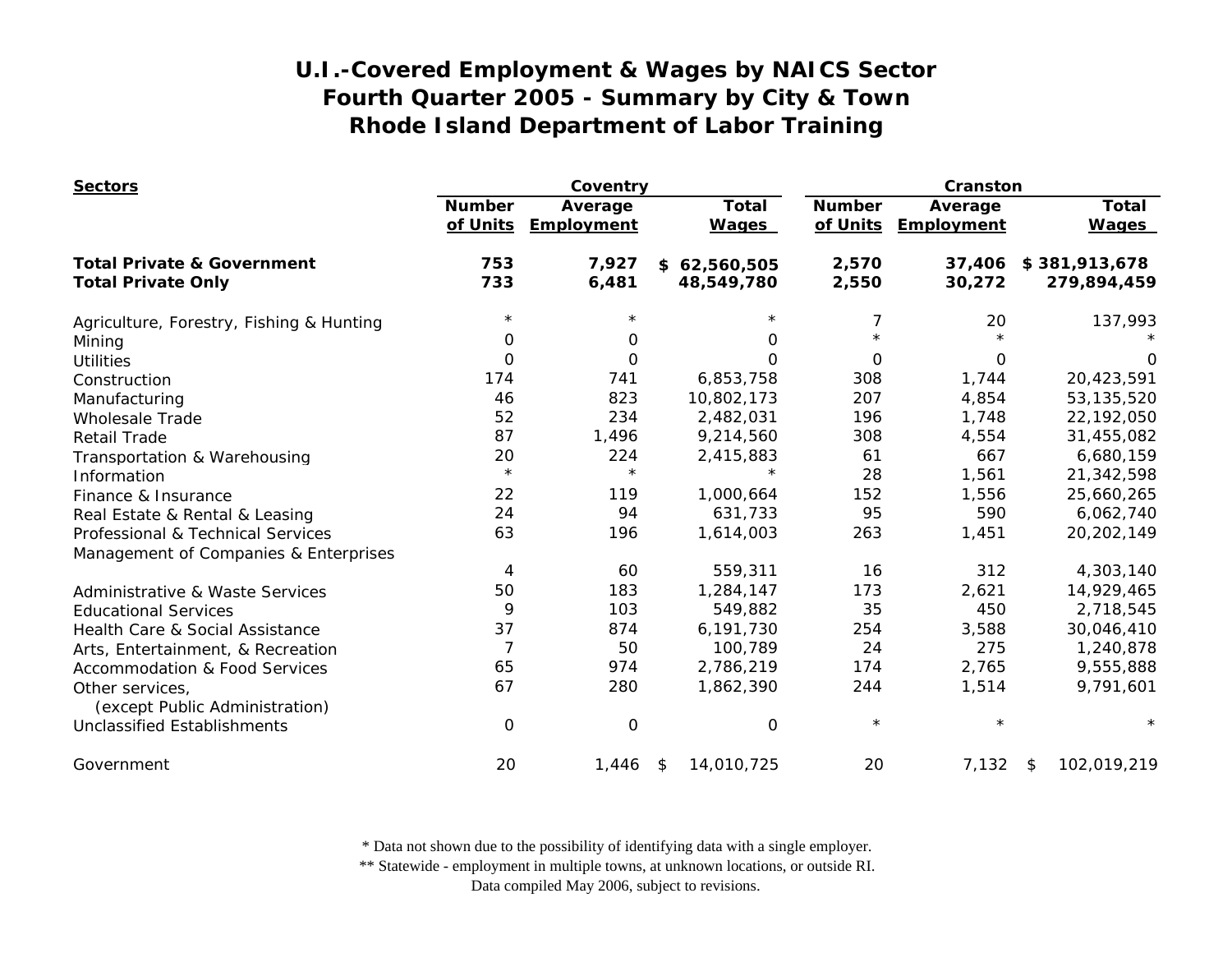| <b>Sectors</b>                                    |                           | Cumberland            |                              | <b>East Greenwich</b>     |                       |                              |
|---------------------------------------------------|---------------------------|-----------------------|------------------------------|---------------------------|-----------------------|------------------------------|
|                                                   | <b>Number</b><br>of Units | Average<br>Employment | <b>Total</b><br><b>Wages</b> | <b>Number</b><br>of Units | Average<br>Employment | <b>Total</b><br><b>Wages</b> |
| <b>Total Private &amp; Government</b>             | 861                       | 9,809                 | \$86,787,056                 | 737                       | 7,359                 | \$75,502,323                 |
| <b>Total Private Only</b>                         | 844                       | 8,277                 | 75,381,912                   | 723                       | 6,624                 | 67,792,992                   |
| Agriculture, Forestry, Fishing & Hunting          | $^\star$                  |                       | $\star$                      | $\star$                   |                       |                              |
| Mining                                            | $^\star$                  | $\star$               | $\star$                      | 0                         | 0                     | 0                            |
| <b>Utilities</b>                                  | $\star$                   | $\star$               | $\star$                      | $\Omega$                  | $\Omega$              | $\Omega$                     |
| Construction                                      | 143                       | 1,144                 | 14,232,434                   | 53                        | 276                   | 3,809,213                    |
| Manufacturing                                     | 44                        | 1,692                 | 15,836,020                   | 25                        | 983                   | 12,206,305                   |
| <b>Wholesale Trade</b>                            | 86                        | 421                   | 7,861,173                    | 88                        | 421                   | 9,031,582                    |
| <b>Retail Trade</b>                               | 81                        | 1,016                 | 5,684,953                    | 77                        | 808                   | 6,483,082                    |
| Transportation & Warehousing                      | 22                        | 466                   | 4,348,143                    | 10                        | 108                   | 1,610,762                    |
| Information                                       | 18                        | 75                    | 605,579                      | 20                        | 36                    | 592,633                      |
| Finance & Insurance                               | 35                        | 250                   | 2,784,993                    | 51                        | 501                   | 8,445,292                    |
| Real Estate & Rental & Leasing                    | 37                        | 125                   | 1,103,272                    | 34                        | 117                   | 953,556                      |
| Professional & Technical Services                 | 77                        | 269                   | 3,217,845                    | 96                        | 422                   | 5,780,371                    |
| Management of Companies & Enterprises             |                           |                       |                              |                           |                       |                              |
|                                                   | $\star$                   | $\star$               | $\star$                      | $\star$                   | $\star$               | $\star$                      |
| Administrative & Waste Services                   | 49                        | 176                   | 1,582,505                    | 34                        | 122                   | 1,171,687                    |
| <b>Educational Services</b>                       | 9                         | 114                   | 417,745                      | 16                        | 206                   | 1,377,903                    |
| Health Care & Social Assistance                   | 70                        | 1,094                 | 8,883,411                    | 83                        | 1,176                 | 10,295,436                   |
| Arts, Entertainment, & Recreation                 | 13                        | 74                    | 328,588                      | 15                        | 92                    | 617,479                      |
| <b>Accommodation &amp; Food Services</b>          | 59                        | 652                   | 1,867,628                    | 53                        | 1,049                 | 3,607,823                    |
| Other services,<br>(except Public Administration) | 94                        | 500                   | 3,346,583                    | 63                        | 267                   | 1,402,210                    |
| <b>Unclassified Establishments</b>                | $\overline{2}$            | $\overline{2}$        | 19,425                       | O                         | $\mathbf 0$           | $\Omega$                     |
| Government                                        | 17                        | 1,531                 | 11,405,144<br>\$             | 14                        | 735 \$                | 7,709,331                    |

\* Data not shown due to the possibility of identifying data with a single employer.

\*\* Statewide - employment in multiple towns, at unknown locations, or outside RI.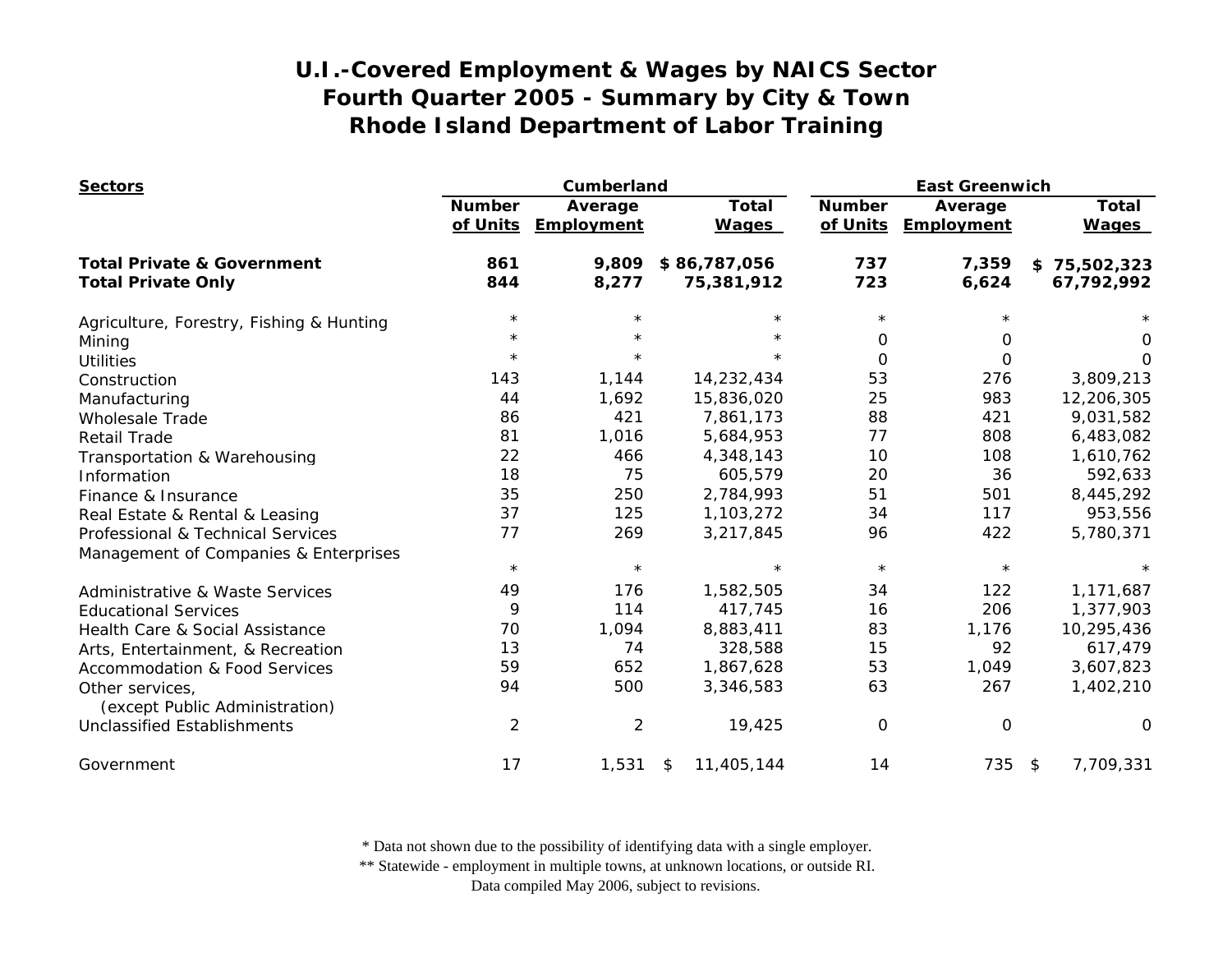| <b>Sectors</b>                                    |               | <b>East Providence</b>         |                              | <b>Exeter</b> |                                |                              |
|---------------------------------------------------|---------------|--------------------------------|------------------------------|---------------|--------------------------------|------------------------------|
|                                                   | <b>Number</b> | Average<br>of Units Employment | <b>Total</b><br><b>Wages</b> | <b>Number</b> | Average<br>of Units Employment | <b>Total</b><br><b>Wages</b> |
| <b>Total Private &amp; Government</b>             | 1,538         | 22,764                         | \$233,556,643                | 182           | 1,228                          | \$9,518,420                  |
| <b>Total Private Only</b>                         | 1,519         | 20,791                         | 206,389,725                  | 177           | 1,119                          | 8,413,183                    |
| Agriculture, Forestry, Fishing & Hunting          | 0             | 0                              | 0                            | 8             | 158                            | 713,994                      |
| Mining                                            | 0             | 0                              | O                            | 0             | 0                              | $\Omega$                     |
| <b>Utilities</b>                                  | $\Omega$      | 0                              | 0                            | $\Omega$      | 0                              | O                            |
| Construction                                      | 224           | 1,283                          | 18,091,379                   | 31            | 90                             | 942,407                      |
| Manufacturing                                     | 123           | 3,320                          | 37,068,556                   | 11            | 125                            | 1,413,020                    |
| <b>Wholesale Trade</b>                            | 130           | 1,546                          | 21,594,542                   | 13            | 62                             | 669,503                      |
| <b>Retail Trade</b>                               | 144           | 2,136                          | 14,832,869                   | 18            | 86                             | 499,015                      |
| Transportation & Warehousing                      | 28            | 106                            | 928,165                      | 8             | 69                             | 421,051                      |
| Information                                       | 24            | 514                            | 7,324,259                    | $^\star$      | $\star$                        |                              |
| Finance & Insurance                               | 108           | 2,754                          | 32,406,122                   | 0             | 0                              | 0                            |
| Real Estate & Rental & Leasing                    | 55            | 257                            | 2,572,349                    | 6             | 10                             | 418,950                      |
| Professional & Technical Services                 | 163           | 1,237                          | 15,297,754                   | 15            | 57                             | 613,960                      |
| Management of Companies & Enterprises             |               |                                |                              |               |                                |                              |
|                                                   | 6             | 78                             | 602,281                      | 0             | 0                              | $\Omega$                     |
| <b>Administrative &amp; Waste Services</b>        | 96            | 823                            | 5,112,926                    | 20            | 61                             | 457,171                      |
| <b>Educational Services</b>                       | 18            | 614                            | 5,144,329                    | 4             | 14                             | 143,022                      |
| Health Care & Social Assistance                   | 138           | 3,545                          | 33,305,997                   | 11            | 184                            | 1,162,553                    |
| Arts, Entertainment, & Recreation                 | 22            | 465                            | 1,935,663                    | $\star$       | $\star$                        |                              |
| <b>Accommodation &amp; Food Services</b>          | 102           | 1,408                          | 4,673,101                    | 11            | 118                            | 621,472                      |
| Other services,<br>(except Public Administration) | 137           | 703                            | 5,495,977                    | 15            | 34                             | 108,177                      |
| <b>Unclassified Establishments</b>                |               | $\overline{2}$                 | 3,456                        | $\mathbf 0$   | 0                              | 0                            |
| Government                                        | 19            | 1,971                          | 27, 166, 918<br>\$           | 5             | 108                            | 1,105,237<br>$\sqrt{5}$      |

\* Data not shown due to the possibility of identifying data with a single employer.

\*\* Statewide - employment in multiple towns, at unknown locations, or outside RI.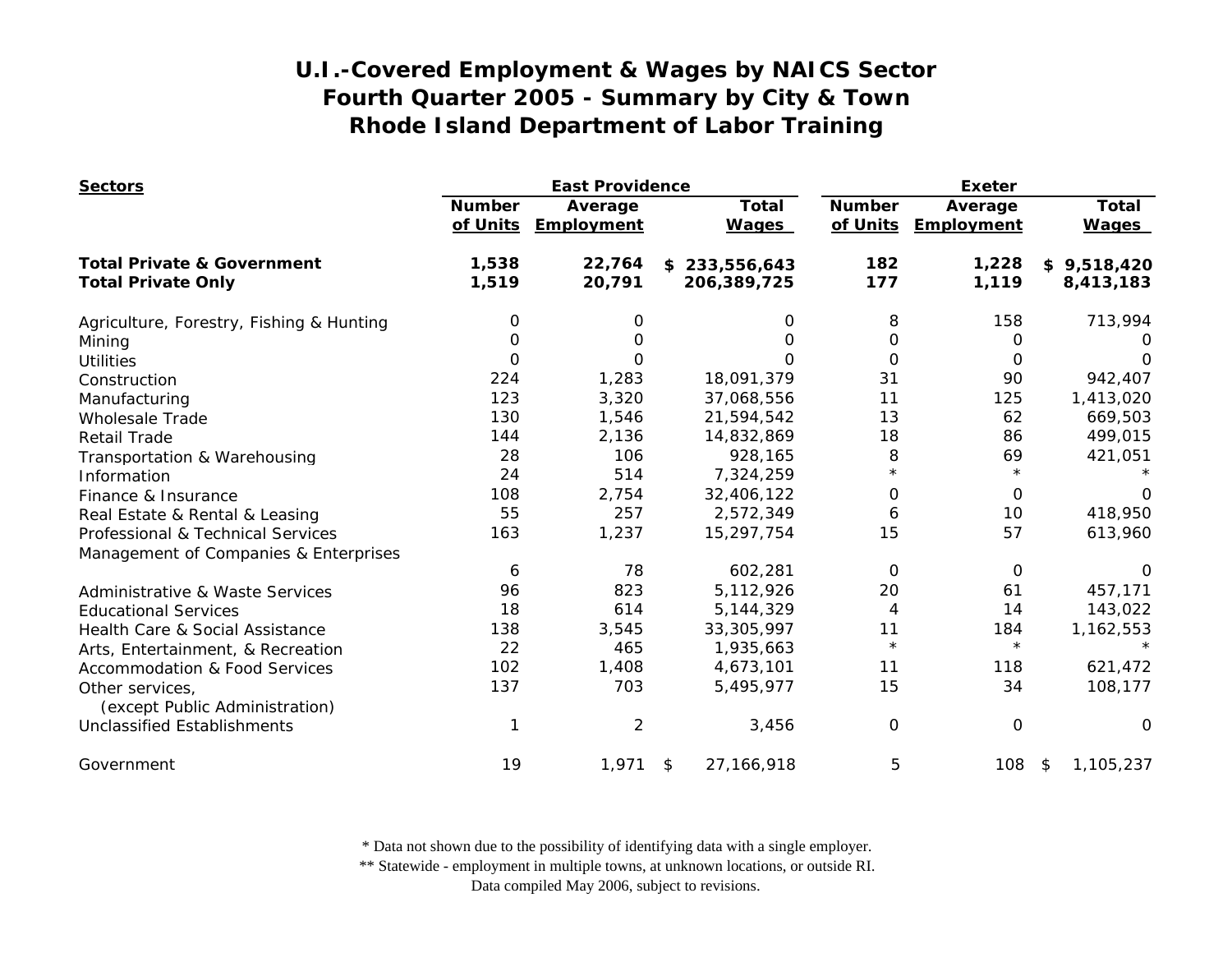| <b>Sectors</b>                                    |                           | <b>Foster</b>         |                              | Glocester                 |                       |                              |
|---------------------------------------------------|---------------------------|-----------------------|------------------------------|---------------------------|-----------------------|------------------------------|
|                                                   | <b>Number</b><br>of Units | Average<br>Employment | <b>Total</b><br><b>Wages</b> | <b>Number</b><br>of Units | Average<br>Employment | <b>Total</b><br><b>Wages</b> |
| <b>Total Private &amp; Government</b>             | 109                       | 458                   | \$2,787,261                  | 215                       | 1,709                 | \$13,577,324                 |
| <b>Total Private Only</b>                         | 103                       | 361                   | 2,065,534                    | 200                       | 1,201                 | 8,997,445                    |
| Agriculture, Forestry, Fishing & Hunting          | 5                         | 26                    | 108,027                      | 3                         | $\overline{2}$        | 5,350                        |
| Mining                                            | O                         | 0                     | O                            | $\star$                   |                       |                              |
| <b>Utilities</b>                                  | 0                         | $\Omega$              | O                            | $^\star$                  |                       |                              |
| Construction                                      | 30                        | 76                    | 590,498                      | 56                        | 152                   | 1,477,038                    |
| Manufacturing                                     | 5                         | 13                    | 73,931                       | 6                         | 40                    | 304,922                      |
| <b>Wholesale Trade</b>                            | 6                         | 14                    | 61,313                       | 8                         | 12                    | 127,045                      |
| <b>Retail Trade</b>                               |                           | 6                     | 25,596                       | 19                        | 205                   | 921,316                      |
| Transportation & Warehousing                      | 6                         | 34                    | 124,666                      | 11                        | 73                    | 669,455                      |
| Information                                       | 3                         | 14                    | 25,361                       | 5                         | 19                    | 92,945                       |
| Finance & Insurance                               |                           | $\star$               |                              | 7                         | 31                    | 422,977                      |
| Real Estate & Rental & Leasing                    |                           | $\star$               |                              |                           | $^\star$              |                              |
| Professional & Technical Services                 | 12                        | 16                    | 189,561                      | $^\star$                  | $^\star$              |                              |
| Management of Companies & Enterprises             |                           |                       |                              |                           |                       |                              |
|                                                   | 0                         | $\mathbf 0$           | $\Omega$                     | $\star$                   | $\star$               |                              |
| Administrative & Waste Services                   | 8                         | 11                    | 81,065                       | 14                        | 63                    | 587,069                      |
| <b>Educational Services</b>                       | $\star$                   | $\star$               | $\star$                      | $\star$                   | $\star$               |                              |
| Health Care & Social Assistance                   | 5                         | 52                    | 379,077                      | 13                        | 292                   | 2,023,696                    |
| Arts, Entertainment, & Recreation                 | $\star$                   | $\star$               | $\star$                      | 3                         | 16                    | 155,374                      |
| <b>Accommodation &amp; Food Services</b>          | 8                         | 36                    | 104,011                      | 16                        | 140                   | 350,126                      |
| Other services,<br>(except Public Administration) | 5                         | 5                     | 49,605                       | 23                        | 47                    | 245,862                      |
| <b>Unclassified Establishments</b>                | $\Omega$                  | 0                     | 0                            | 0                         | $\mathbf 0$           | $\Omega$                     |
| Government                                        | 6                         | 96                    | 721,727<br>\$                | 15                        | 508 \$                | 4,579,879                    |

\* Data not shown due to the possibility of identifying data with a single employer.

\*\* Statewide - employment in multiple towns, at unknown locations, or outside RI.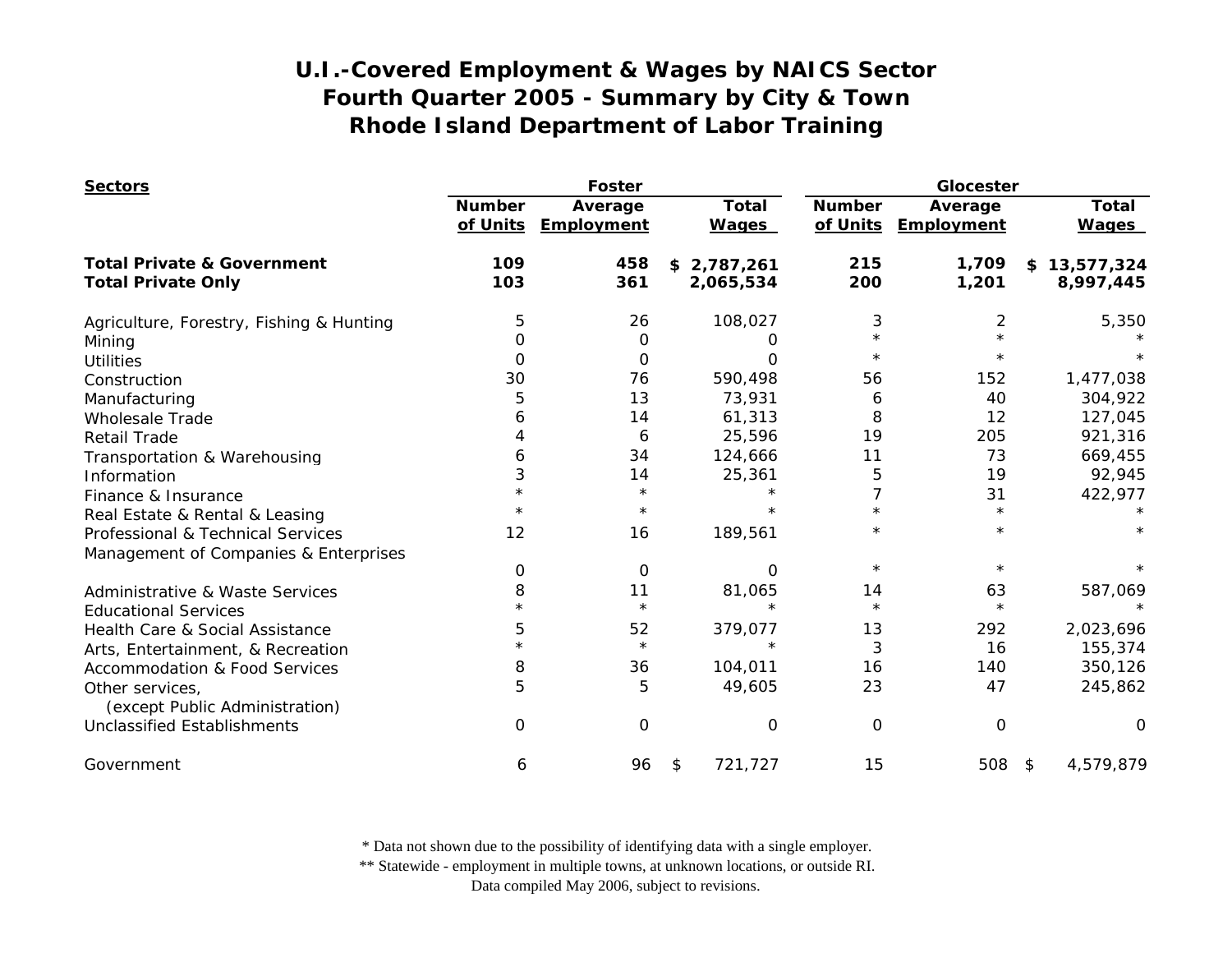| <b>Sectors</b>                                    |               | Hopkinton                      |                              | Jamestown                 |                              |                              |
|---------------------------------------------------|---------------|--------------------------------|------------------------------|---------------------------|------------------------------|------------------------------|
|                                                   | <b>Number</b> | Average<br>of Units Employment | <b>Total</b><br><b>Wages</b> | <b>Number</b><br>of Units | Average<br><b>Employment</b> | <b>Total</b><br><b>Wages</b> |
| <b>Total Private &amp; Government</b>             | 190           | 1,240                          | \$10,636,755                 | 211                       | 1,242                        | \$9,973,606                  |
| <b>Total Private Only</b>                         | 180           | 1,139                          | 9,550,014                    | 198                       | 985                          | 7,891,583                    |
| Agriculture, Forestry, Fishing & Hunting          | 4             | 7                              | 26,617                       | 3                         | 8                            | 64,873                       |
| Mining                                            |               |                                |                              | 0                         | 0                            |                              |
| <b>Utilities</b>                                  | $\Omega$      | $\Omega$                       | O                            | $\Omega$                  | $\Omega$                     | ∩                            |
| Construction                                      | 56            | 167                            | 1,725,295                    | 39                        | 116                          | 1,285,549                    |
| Manufacturing                                     | 16            | 373                            | 3,712,502                    | 3                         | 16                           | 132,733                      |
| <b>Wholesale Trade</b>                            |               | 15                             | 286,163                      | 16                        | 37                           | 453,472                      |
| <b>Retail Trade</b>                               | 18            | 116                            | 554,974                      | 13                        | 92                           | 457,707                      |
| Transportation & Warehousing                      | $\star$       | $\star$                        | $\star$                      | 5                         | 7                            | 173,287                      |
| Information                                       | 4             | 15                             | 46,091                       | $\star$                   | $\star$                      |                              |
| Finance & Insurance                               | 6             | 5                              | 34,951                       | 5                         | 20                           | 369,071                      |
| Real Estate & Rental & Leasing                    | 5             | 9                              | 41,485                       | 12                        | 56                           | 275,479                      |
| Professional & Technical Services                 | 8             | 23                             | 294,635                      | 35                        | 101                          | 1,549,179                    |
| Management of Companies & Enterprises             |               |                                |                              |                           |                              |                              |
|                                                   | $\Omega$      | 0                              | $\Omega$                     | $\star$                   | $\star$                      |                              |
| <b>Administrative &amp; Waste Services</b>        | 11            | 26                             | 121,174                      | 14                        | 50                           | 338,840                      |
| <b>Educational Services</b>                       | $\Omega$      | O                              | $\Omega$                     | $\star$                   | $\star$                      | $\star$                      |
| Health Care & Social Assistance                   | 15            | 176                            | 1,142,557                    | 11                        | 115                          | 816,990                      |
| Arts, Entertainment, & Recreation                 | 5             | 53                             | 193,929                      | 9                         | 116                          | 759,963                      |
| <b>Accommodation &amp; Food Services</b>          | 6             | 47                             | 131,925                      | 12                        | 147                          | 468,185                      |
| Other services,<br>(except Public Administration) | 14            | 79                             | 997,034                      | 16                        | 84                           | 579,125                      |
| <b>Unclassified Establishments</b>                | $\Omega$      | $\mathbf 0$                    | 0                            | O                         | $\Omega$                     | 0                            |
| Government                                        | 10            | 100                            | 1,086,741<br>\$              | 13                        | 259                          | 2,082,023<br>\$              |

\* Data not shown due to the possibility of identifying data with a single employer.

\*\* Statewide - employment in multiple towns, at unknown locations, or outside RI.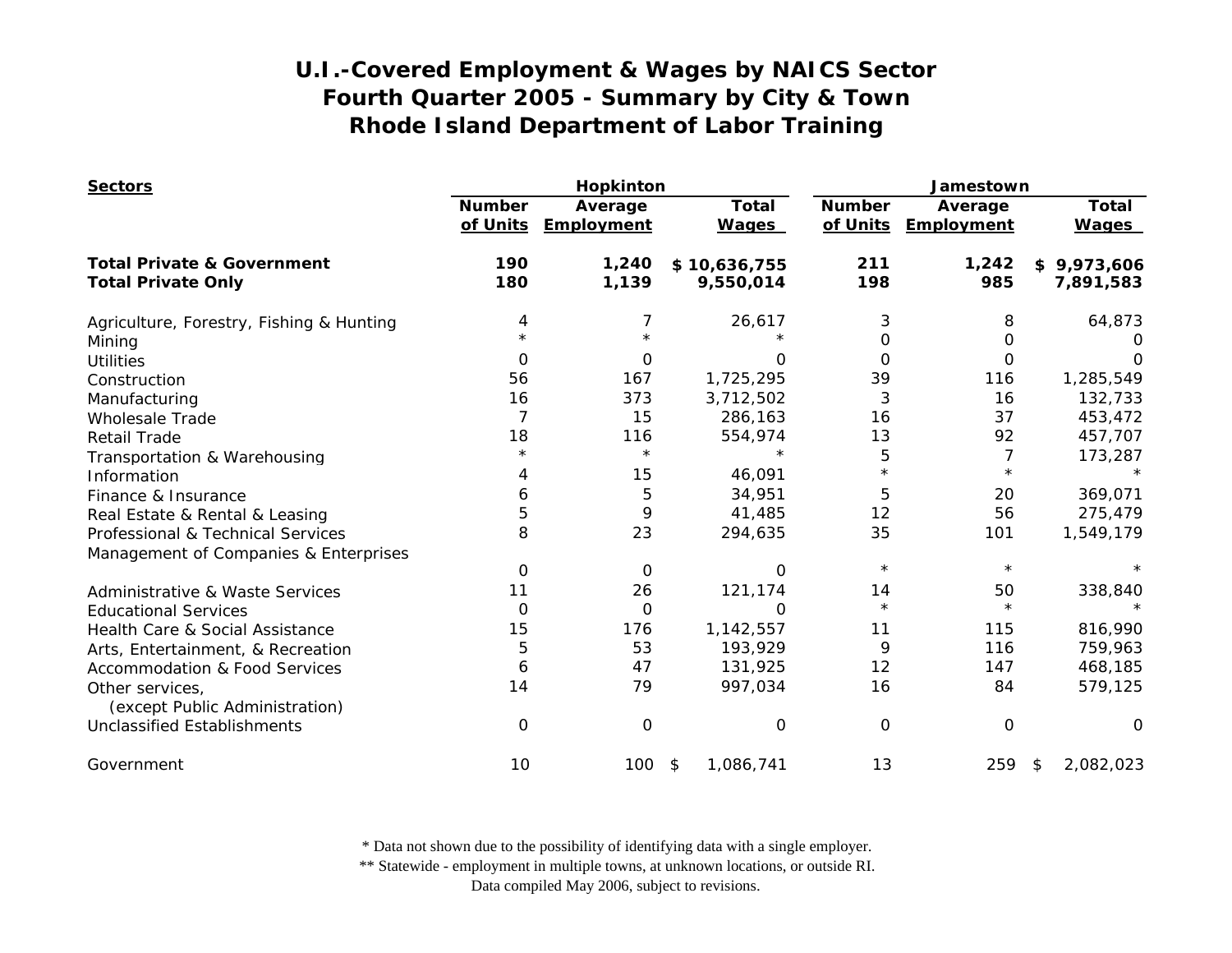| <b>Sectors</b>                                    |                           | Johnston              |                              | Lincoln                   |                       |                              |
|---------------------------------------------------|---------------------------|-----------------------|------------------------------|---------------------------|-----------------------|------------------------------|
|                                                   | <b>Number</b><br>of Units | Average<br>Employment | <b>Total</b><br><b>Wages</b> | <b>Number</b><br>of Units | Average<br>Employment | <b>Total</b><br><b>Wages</b> |
| <b>Total Private &amp; Government</b>             | 1,147                     | 12,518                | \$120,567,631                | 785                       | 14,659                | \$151,836,632                |
| <b>Total Private Only</b>                         | 1,134                     | 11,341                | 110,091,732                  | 763                       | 13,348                | 137,295,236                  |
| Agriculture, Forestry, Fishing & Hunting          | 7                         | 25                    | 67,401                       | $\star$                   |                       |                              |
| Mining                                            |                           | $\star$               | $^\star$                     | 0                         | 0                     | 0                            |
| <b>Utilities</b>                                  | $\star$                   | $\star$               | $^\star$                     | $\star$                   |                       | $\star$                      |
| Construction                                      | 196                       | 893                   | 10,192,962                   | 102                       | 876                   | 13,081,813                   |
| Manufacturing                                     | 100                       | 1,466                 | 15,712,465                   | 53                        | 2,909                 | 30,513,278                   |
| <b>Wholesale Trade</b>                            | 60                        | 433                   | 5,613,056                    | 79                        | 533                   | 8,036,027                    |
| <b>Retail Trade</b>                               | 143                       | 1,625                 | 12,314,756                   | 61                        | 1,073                 | 7,743,639                    |
| Transportation & Warehousing                      | 41                        | 270                   | 2,109,015                    | 19                        | 352                   | 3,297,264                    |
| Information                                       | $\star$                   | $\star$               |                              | 12                        | 282                   | 2,812,728                    |
| Finance & Insurance                               | 43                        | 1,188                 | 20,482,875                   | 55                        | 2,727                 | 31,728,946                   |
| Real Estate & Rental & Leasing                    | 41                        | 259                   | 2,162,476                    | 25                        | 70                    | 500,429                      |
| Professional & Technical Services                 | 70                        | 253                   | 2,725,862                    | 104                       | 737                   | 12,160,724                   |
| Management of Companies & Enterprises             |                           |                       |                              |                           |                       |                              |
|                                                   | $\star$                   | $\star$               | $^\star$                     | 9                         | 96                    | 2,241,738                    |
| <b>Administrative &amp; Waste Services</b>        | 123                       | 1,573                 | 12,039,931                   | 39                        | 528                   | 3,415,338                    |
| <b>Educational Services</b>                       | 11                        | 27                    | 210,122                      | 10                        | 69                    | 586,518                      |
| Health Care & Social Assistance                   | 94                        | 1,373                 | 13,447,305                   | 69                        | 1,068                 | 8,621,282                    |
| Arts, Entertainment, & Recreation                 | $\overline{4}$            | 31                    | 157,911                      | 22                        | 1,059                 | 7,052,129                    |
| Accommodation & Food Services                     | 81                        | 929                   | 3,266,289                    | 47                        | 642                   | 2,135,807                    |
| Other services,<br>(except Public Administration) | 97                        | 462                   | 2,724,206                    | 53                        | 202                   | 1,129,817                    |
| <b>Unclassified Establishments</b>                | $\overline{7}$            | 8                     | 23,356                       | 1                         | 0                     | 2,409                        |
| Government                                        | 13                        | $1,178$ \$            | 10,475,899                   | 22                        | $1,312$ \$            | 14,541,396                   |

\* Data not shown due to the possibility of identifying data with a single employer.

\*\* Statewide - employment in multiple towns, at unknown locations, or outside RI.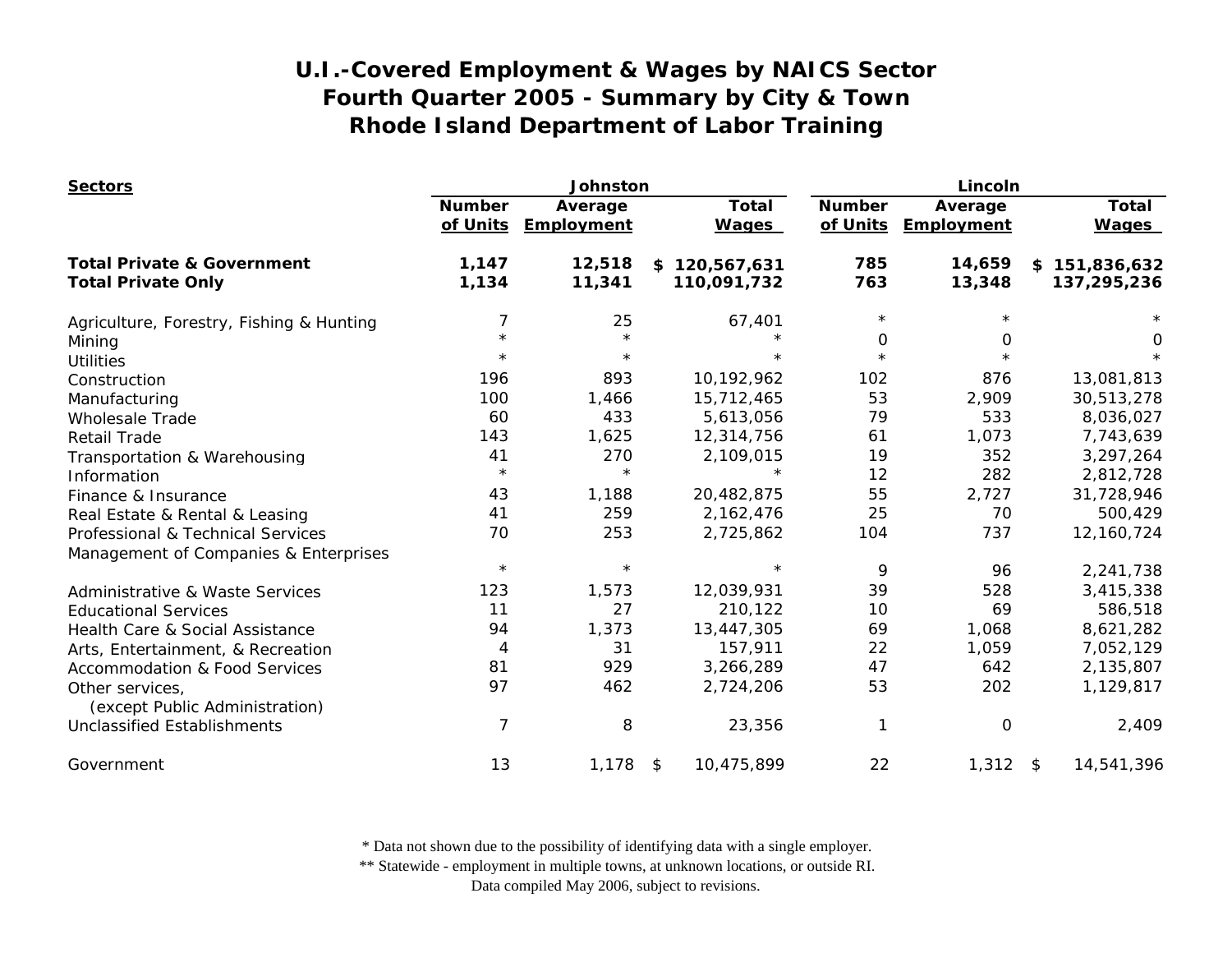| <b>Sectors</b>                                                     |                           | <b>Little Compton</b> |                              | Middletown                |                              |                              |
|--------------------------------------------------------------------|---------------------------|-----------------------|------------------------------|---------------------------|------------------------------|------------------------------|
|                                                                    | <b>Number</b><br>of Units | Average<br>Employment | <b>Total</b><br><b>Wages</b> | <b>Number</b><br>of Units | Average<br><b>Employment</b> | <b>Total</b><br><b>Wages</b> |
| <b>Total Private &amp; Government</b><br><b>Total Private Only</b> | 132<br>126                | 648.6<br>512          | \$4,892,287<br>3,816,009     | 770<br>756                | 11,000<br>10,202             | \$108,177,716<br>98,528,621  |
|                                                                    |                           |                       |                              |                           |                              |                              |
| Agriculture, Forestry, Fishing & Hunting                           | 6                         | 25                    | 71,467                       | 5                         | 61                           | 577,840                      |
| Mining                                                             | $\star$                   | $\star$               |                              | $\star$                   |                              |                              |
| <b>Utilities</b>                                                   | 0                         | 0                     | O                            | $\star$                   | $\star$                      |                              |
| Construction                                                       | 36                        | 139                   | 1,639,361                    | 91                        | 448                          | 5,402,299                    |
| Manufacturing                                                      | $\star$                   | $\star$               | $\star$                      | 20                        | 391                          | 4,977,476                    |
| <b>Wholesale Trade</b>                                             | 3                         | 4                     | 37,723                       | 41                        | 180                          | 3,084,290                    |
| <b>Retail Trade</b>                                                | 6                         | 30                    | 103,923                      | 92                        | 1,627                        | 11,334,154                   |
| Transportation & Warehousing                                       | $\star$                   | $\star$               |                              | 8                         | 82                           | 549,152                      |
| Information                                                        | 0                         | 0                     | 0                            | 16                        | 346                          | 7,010,145                    |
| Finance & Insurance                                                | $\star$                   | $\star$               | $\star$                      | 25                        | 468                          | 7,963,825                    |
| Real Estate & Rental & Leasing                                     | 4                         | 9                     | 164,192                      | 36                        | 174                          | 1,568,665                    |
| Professional & Technical Services                                  | 11                        | 18                    | 247,071                      | 91                        | 1,778                        | 26,939,419                   |
| Management of Companies & Enterprises                              |                           |                       |                              |                           |                              |                              |
|                                                                    | $\star$                   | $\star$               | $\star$                      | 6                         | 181                          | 1,862,827                    |
| <b>Administrative &amp; Waste Services</b>                         | 12                        | 27                    | 183,521                      | 42                        | 354                          | 3,077,349                    |
| <b>Educational Services</b>                                        | $\star$                   | $\star$               | $\star$                      | 10                        | 384                          | 4,340,083                    |
| Health Care & Social Assistance                                    | $\star$                   | $\star$               | $\star$                      | 80                        | 1,523                        | 10,555,723                   |
| Arts, Entertainment, & Recreation                                  | 8                         | 40                    | 290,715                      | 15                        | 134                          | 717,795                      |
| <b>Accommodation &amp; Food Services</b>                           | 10                        | 94                    | 222,220                      | 88                        | 1,513                        | 5,504,095                    |
| Other services,<br>(except Public Administration)                  | 19                        | 46                    | 216,869                      | 88                        | 518                          | 2,456,355                    |
| <b>Unclassified Establishments</b>                                 | 0                         | O                     | 0                            | O                         | 0                            | $\Omega$                     |
| Government                                                         | 6                         | 135                   | \$<br>1,076,278              | 14                        | 799 \$                       | 9,649,095                    |

\* Data not shown due to the possibility of identifying data with a single employer.

\*\* Statewide - employment in multiple towns, at unknown locations, or outside RI.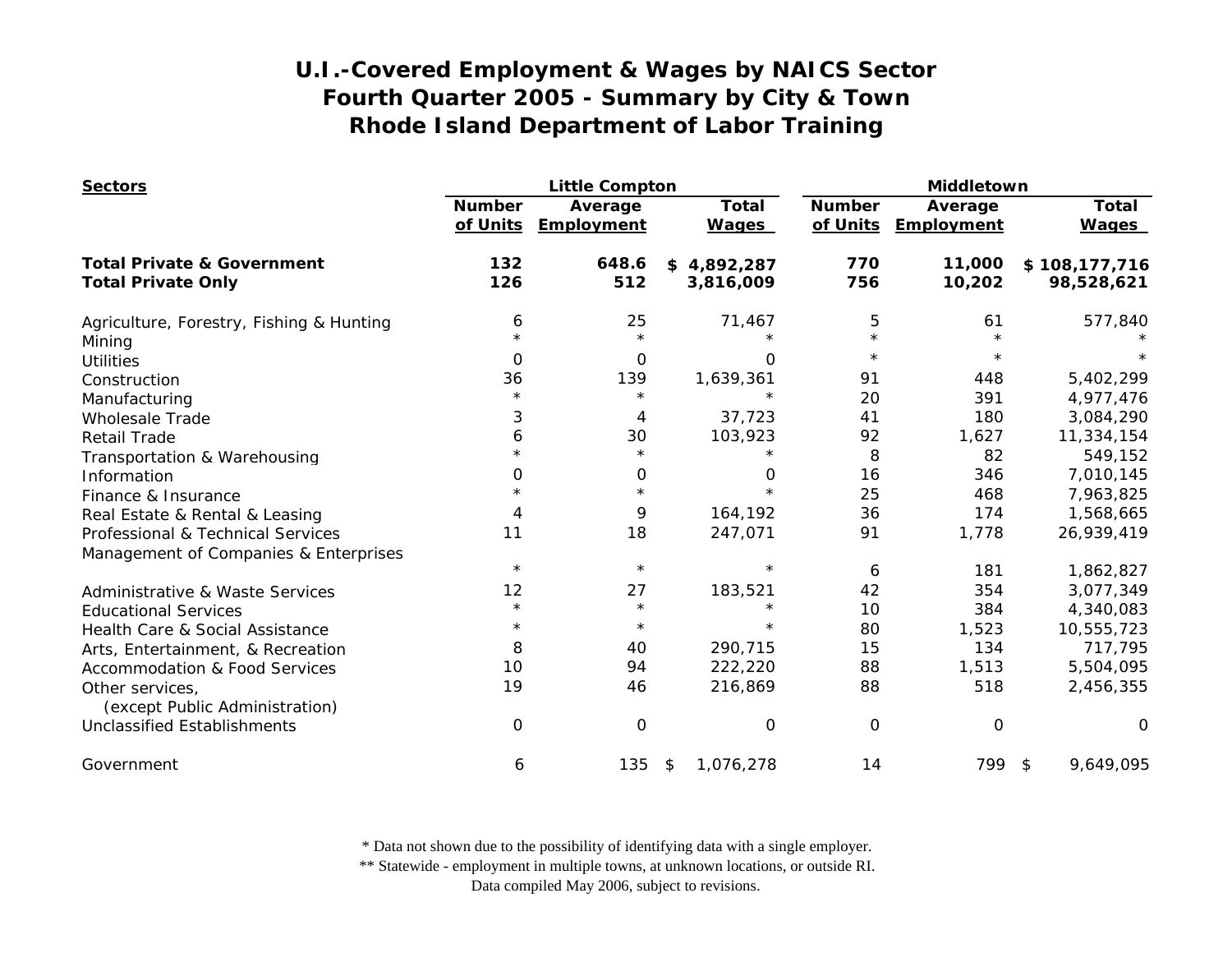| <b>Sectors</b>                                    |                           | Narragansett          |                              | <b>Newport</b>            |                       |                              |
|---------------------------------------------------|---------------------------|-----------------------|------------------------------|---------------------------|-----------------------|------------------------------|
|                                                   | <b>Number</b><br>of Units | Average<br>Employment | <b>Total</b><br><b>Wages</b> | <b>Number</b><br>of Units | Average<br>Employment | <b>Total</b><br><b>Wages</b> |
| <b>Total Private &amp; Government</b>             | 493                       | 3,956                 | \$33,850,649                 | 1,272                     | 17,437                | \$198,550,173                |
| <b>Total Private Only</b>                         | 474                       | 2,930                 | 21,067,921                   | 1,247                     | 12,451                | 103,345,838                  |
| Agriculture, Forestry, Fishing & Hunting          | 6                         | 28                    | 222,210                      | 6                         | 53                    | 516,775                      |
| Mining                                            | 0                         | 0                     | 0                            | 0                         | 0                     | O                            |
| <b>Utilities</b>                                  | $\Omega$                  | 0                     | O                            | $\Omega$                  | $\Omega$              | ∩                            |
| Construction                                      | 46                        | 104                   | 1,081,037                    | 101                       | 640                   | 7,688,826                    |
| Manufacturing                                     | 21                        | 112                   | 1,391,895                    | 34                        | 255                   | 2,345,709                    |
| <b>Wholesale Trade</b>                            | 34                        | 94                    | 1,370,600                    | 66                        | 185                   | 3,121,157                    |
| <b>Retail Trade</b>                               | 50                        | 630                   | 4,075,550                    | 225                       | 1,558                 | 9,270,366                    |
| Transportation & Warehousing                      | 11                        | 110                   | 774,503                      | 34                        | 227                   | 1,272,128                    |
| Information                                       | $\star$                   | $\star$               |                              | 19                        | 257                   | 2,493,129                    |
| Finance & Insurance                               | 18                        | 56                    | 787,598                      | 36                        | 164                   | 1,889,322                    |
| Real Estate & Rental & Leasing                    | 33                        | 97                    | 941,755                      | 62                        | 375                   | 3,727,347                    |
| Professional & Technical Services                 | 48                        | 116                   | 1,989,605                    | 165                       | 872                   | 14,932,975                   |
| Management of Companies & Enterprises             |                           |                       |                              |                           |                       |                              |
|                                                   | $\star$                   | $\star$               | $\star$                      | 6                         | 40                    | 537,675                      |
| Administrative & Waste Services                   | 33                        | 85                    | 640,192                      | 61                        | 476                   | 4,473,043                    |
| <b>Educational Services</b>                       | 5                         | 5                     | 34,952                       | 15                        | 598                   | 6,111,139                    |
| Health Care & Social Assistance                   | 37                        | 353                   | 2,989,060                    | 85                        | 1,993                 | 17,561,916                   |
| Arts, Entertainment, & Recreation                 | 14                        | 96                    | 686,325                      | 45                        | 1,003                 | 7,257,810                    |
| <b>Accommodation &amp; Food Services</b>          | 64                        | 811                   | 2,612,421                    | 172                       | 3,127                 | 15,818,416                   |
| Other services,<br>(except Public Administration) | 48                        | 230                   | 1,234,426                    | 114                       | 627                   | 4,311,951                    |
| <b>Unclassified Establishments</b>                | 0                         | $\mathbf 0$           | $\mathbf 0$                  | 1                         |                       | 16,154                       |
| Government                                        | 19                        | 1,025                 | 12,782,728<br>\$             | 25                        | 4,986                 | 95,204,335<br>$\sqrt{3}$     |

\* Data not shown due to the possibility of identifying data with a single employer.

\*\* Statewide - employment in multiple towns, at unknown locations, or outside RI.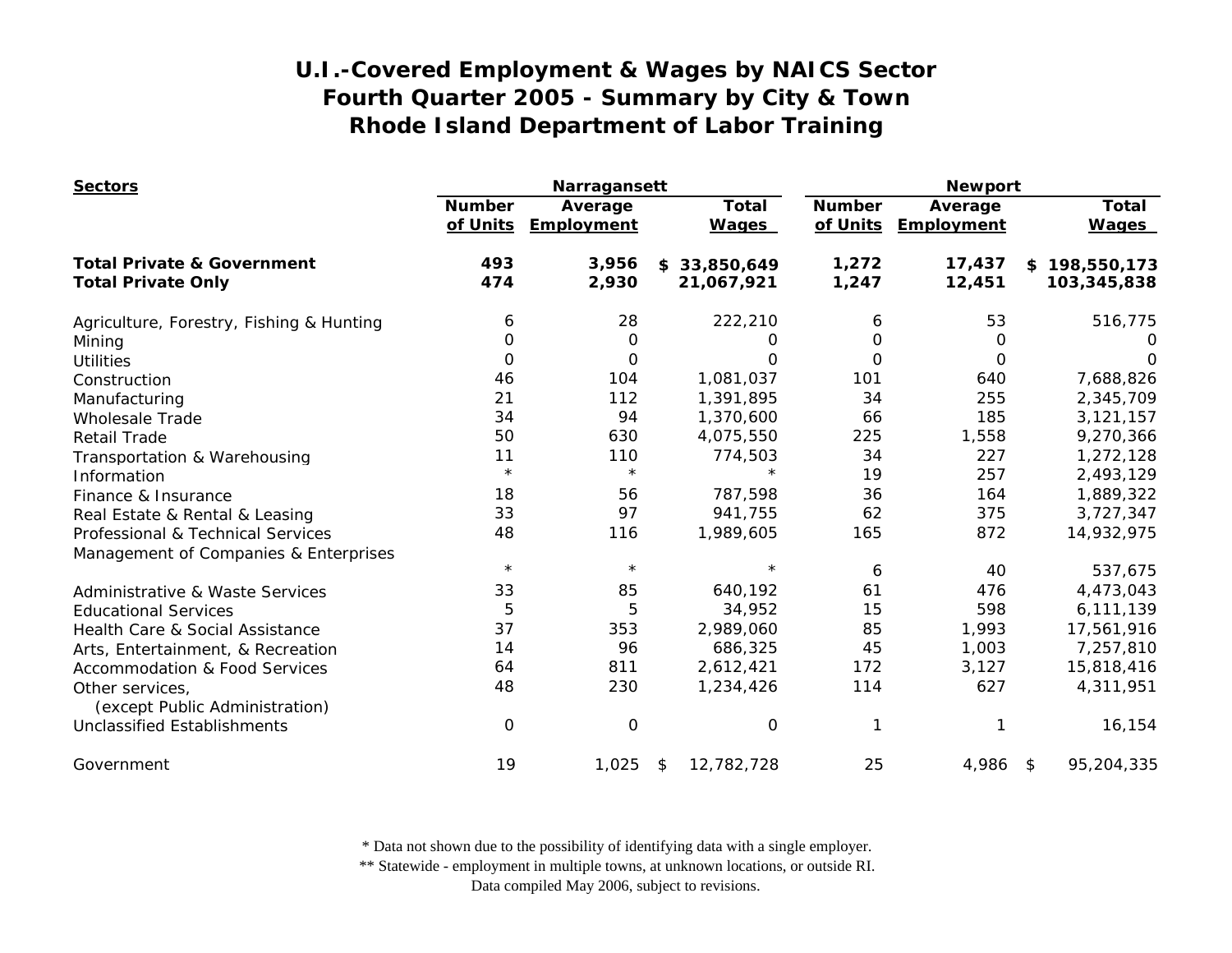| <b>Sectors</b>                                                     |                           | <b>New Shoreham</b>   |                              | <b>North Kingstown</b>    |                       |                                  |
|--------------------------------------------------------------------|---------------------------|-----------------------|------------------------------|---------------------------|-----------------------|----------------------------------|
|                                                                    | <b>Number</b><br>of Units | Average<br>Employment | <b>Total</b><br><b>Wages</b> | <b>Number</b><br>of Units | Average<br>Employment | Total<br><b>Wages</b>            |
| <b>Total Private &amp; Government</b><br><b>Total Private Only</b> | 210<br>194                | 643<br>520            | \$5,254,121<br>4,105,909     | 1,035<br>1,017            | 14,453<br>12,821      | 145,899,728<br>\$<br>126,663,701 |
| Agriculture, Forestry, Fishing & Hunting                           | $^\star$                  | $\star$               |                              | 9                         | 55                    | 660,204                          |
| Mining                                                             | 0                         | 0                     | 0                            | 0                         | O                     |                                  |
| <b>Utilities</b>                                                   | $\star$                   | $\star$               | $\star$                      | $\star$                   |                       |                                  |
| Construction                                                       | 34                        | 84                    | 1,037,961                    | 133                       | 497                   | 5,223,009                        |
| Manufacturing                                                      | 5                         | 10                    | 53,672                       | 67                        | 4,547                 | 55,405,584                       |
| <b>Wholesale Trade</b>                                             | $\mathbf 0$               | $\Omega$              | $\Omega$                     | 112                       | 462                   | 7,723,393                        |
| <b>Retail Trade</b>                                                | 41                        | 71                    | 605,608                      | 104                       | 1,958                 | 13,156,885                       |
| Transportation & Warehousing                                       | 4                         | 7                     | 17,787                       | 36                        | 436                   | 3,149,766                        |
| Information                                                        | 4                         | 12                    | 100,740                      | 22                        | 109                   | 1,774,723                        |
| Finance & Insurance                                                | $\star$                   | $\star$               | $\star$                      | 52                        | 376                   | 5,141,621                        |
| Real Estate & Rental & Leasing                                     | 14                        | 32                    | 189,960                      | 31                        | 104                   | 664,125                          |
| Professional & Technical Services                                  | 4                         | 3                     | 15,614                       | 138                       | 418                   | 7,498,638                        |
| Management of Companies & Enterprises                              |                           |                       |                              |                           |                       |                                  |
|                                                                    | $\star$                   | $\star$               | $^\star$                     | 7                         | 640                   | 4,805,680                        |
| Administrative & Waste Services                                    | 11                        | 26                    | 313,107                      | 61                        | 323                   | 2,219,373                        |
| <b>Educational Services</b>                                        | $^\star$                  | $\star$               | $\star$                      | 16                        | 94                    | 707,131                          |
| Health Care & Social Assistance                                    | $^\star$                  | $\star$               | $\star$                      | 63                        | 1,119                 | 9,235,872                        |
| Arts, Entertainment, & Recreation                                  | 9                         | 11                    | 97,128                       | 26                        | 191                   | 1,219,356                        |
| <b>Accommodation &amp; Food Services</b>                           | 48                        | 213                   | 1,086,156                    | 64                        | 986                   | 3,130,206                        |
| Other services,<br>(except Public Administration)                  | 12                        | 19                    | 125,414                      | 72                        | 380                   | 2,642,300                        |
| <b>Unclassified Establishments</b>                                 | $\mathbf 0$               | 0                     | O                            | $\star$                   | $\star$               |                                  |
| Government                                                         | 16                        | 123                   | 1,148,212<br>\$              | 18                        | 1,633                 | 19,236,027<br>$\sqrt{3}$         |

\* Data not shown due to the possibility of identifying data with a single employer.

\*\* Statewide - employment in multiple towns, at unknown locations, or outside RI.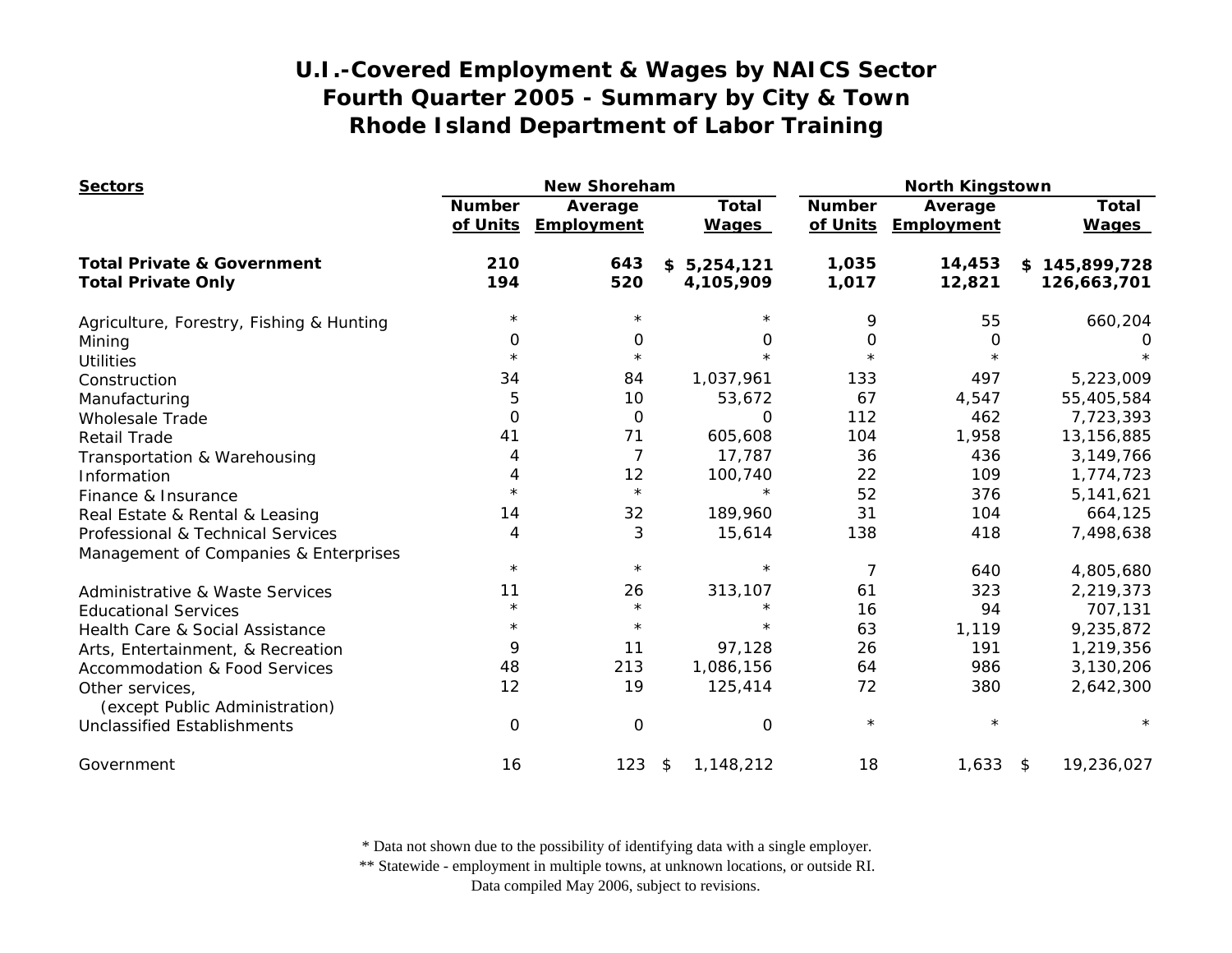| <b>Sectors</b>                                                       | <b>North Providence</b>   |                       |                              |                           | <b>North Smithfield</b> |                              |  |
|----------------------------------------------------------------------|---------------------------|-----------------------|------------------------------|---------------------------|-------------------------|------------------------------|--|
|                                                                      | <b>Number</b><br>of Units | Average<br>Employment | <b>Total</b><br><b>Wages</b> | <b>Number</b><br>of Units | Average<br>Employment   | <b>Total</b><br><b>Wages</b> |  |
| <b>Total Private &amp; Government</b>                                | 759                       | 8,834                 | \$73,252,715                 | 375                       | 4,271                   | \$36,818,806                 |  |
| <b>Total Private Only</b>                                            | 748                       | 7,912                 | 61,944,819                   | 364                       | 3,841                   | 32,592,400                   |  |
| Agriculture, Forestry, Fishing & Hunting                             | 0                         | 0                     | 0                            | 3                         | 9                       | 29,823                       |  |
| Mining                                                               | 0                         | O                     | 0                            |                           |                         |                              |  |
| <b>Utilities</b>                                                     | 0                         | 0                     | 0                            | 0                         | 0                       | 0                            |  |
| Construction                                                         | 86                        | 309                   | 3,068,976                    | 63                        | 317                     | 4,230,872                    |  |
| Manufacturing                                                        | 52                        | 605                   | 5,895,951                    | 28                        | 626                     | 5,634,172                    |  |
| <b>Wholesale Trade</b>                                               | 36                        | 145                   | 2,194,941                    | 29                        | 203                     | 2,805,650                    |  |
| <b>Retail Trade</b>                                                  | 105                       | 1,271                 | 7,628,450                    | 39                        | 630                     | 4,437,721                    |  |
| Transportation & Warehousing                                         | 18                        | 90                    | 687,937                      | 11                        | 202                     | 1,585,335                    |  |
| Information                                                          | 8                         | 28                    | 252,201                      | 6                         | 10                      | 106,783                      |  |
| Finance & Insurance                                                  | 40                        | 402                   | 4,304,741                    | 14                        | 70                      | 941,147                      |  |
| Real Estate & Rental & Leasing                                       | 30                        | 123                   | 948,239                      | 14                        | 25                      | 208,318                      |  |
| Professional & Technical Services                                    | 61                        | 264                   | 2,825,400                    | 38                        | 258                     | 2,931,325                    |  |
| Management of Companies & Enterprises                                |                           |                       |                              |                           |                         |                              |  |
|                                                                      | $\star$                   | $\star$               | $\star$                      | $\Omega$                  | 0                       | O                            |  |
| Administrative & Waste Services                                      | 60                        | 520                   | 2,759,479                    | 16                        | 43                      | 294,881                      |  |
| <b>Educational Services</b>                                          | 8                         | 13                    | 31,983                       | 3                         | 7                       | 28,914                       |  |
| Health Care & Social Assistance                                      | 80                        | 2,865                 | 26,306,419                   | 38                        | 797                     | 6,555,412                    |  |
| Arts, Entertainment, & Recreation                                    | $\star$                   | $\star$               | $\star$                      | 3                         | 18                      | 95,240                       |  |
| <b>Accommodation &amp; Food Services</b>                             | 76                        | 826                   | 2,792,578                    | 22                        | 450                     | 1,316,366                    |  |
| Other services,                                                      | 80                        | 331                   | 1,875,326                    | 34                        | 126                     | 707,366                      |  |
| (except Public Administration)<br><b>Unclassified Establishments</b> | $\overline{2}$            | $\overline{2}$        | 10,200                       | $\star$                   | $^\star$                |                              |  |
| Government                                                           | 11                        | 922                   | 11,307,896<br>\$             | 11                        | $427$ \$                | 4,226,406                    |  |

\* Data not shown due to the possibility of identifying data with a single employer.

\*\* Statewide - employment in multiple towns, at unknown locations, or outside RI.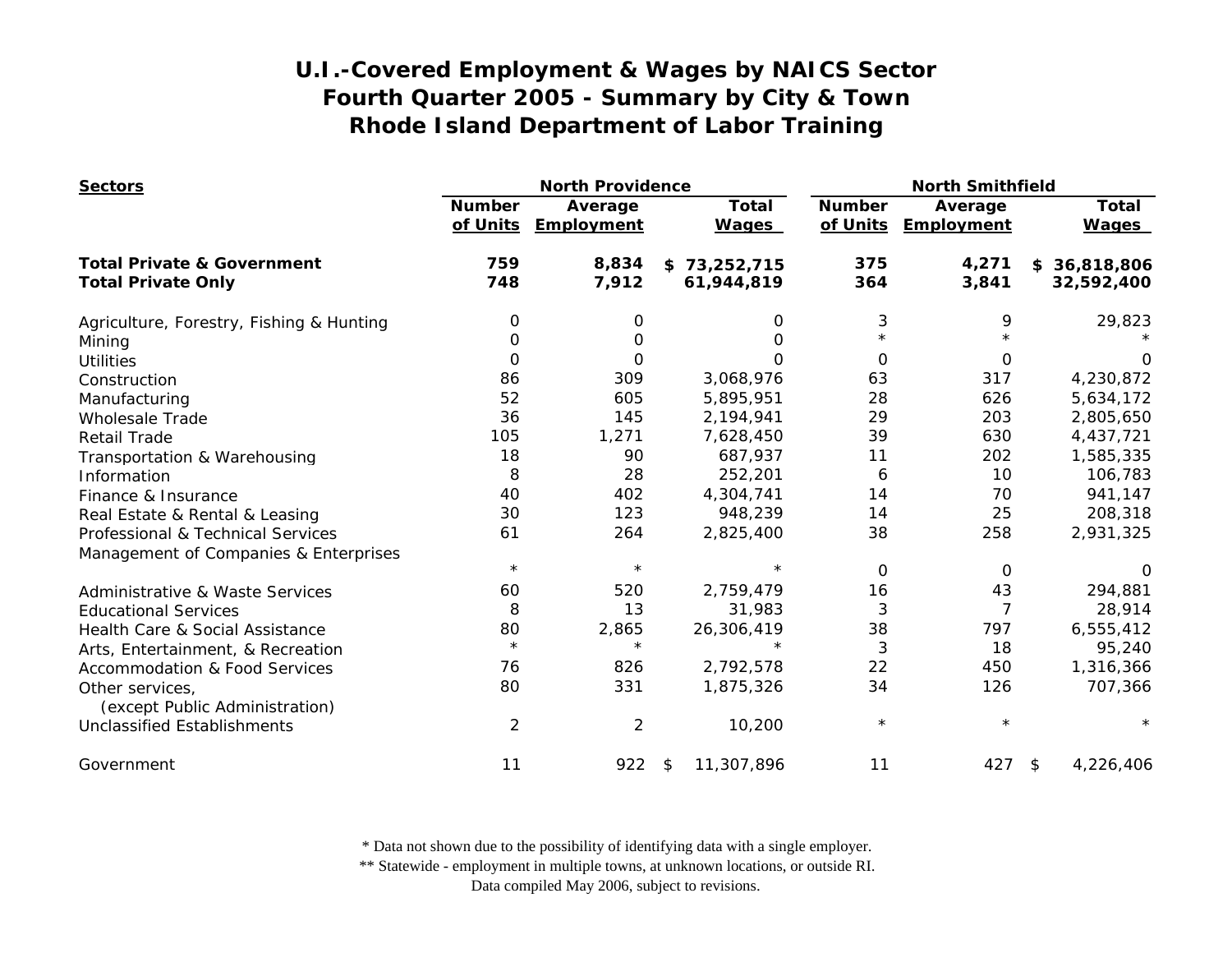| <b>Sectors</b>                                    | Pawtucket                 |                       |                              | Portsmouth                |                       |                              |
|---------------------------------------------------|---------------------------|-----------------------|------------------------------|---------------------------|-----------------------|------------------------------|
|                                                   | <b>Number</b><br>of Units | Average<br>Employment | <b>Total</b><br><b>Wages</b> | <b>Number</b><br>of Units | Average<br>Employment | <b>Total</b><br><b>Wages</b> |
| <b>Total Private &amp; Government</b>             | 1,599                     | 26,997                | \$260,457,675                | 500                       | 6,085                 | \$68,497,385                 |
| <b>Total Private Only</b>                         | 1,574                     | 24,475                | 227, 116, 378                | 486                       | 5,416                 | 60,988,903                   |
| Agriculture, Forestry, Fishing & Hunting          | 0                         | 0                     | 0                            | 16                        | 59                    | 299,184                      |
| Mining                                            | 0                         | 0                     | 0                            | $\mathbf 0$               | 0                     | O                            |
| <b>Utilities</b>                                  | $\star$                   | $\star$               | $\star$                      | $\star$                   | $\star$               |                              |
| Construction                                      | 168                       | 1,243                 | 13,997,420                   | 89                        | 384                   | 3,938,675                    |
| Manufacturing                                     | 185                       | 5,729                 | 56,094,475                   | 32                        | 2,327                 | 35,867,224                   |
| <b>Wholesale Trade</b>                            | 90                        | 596                   | 8,228,672                    | 31                        | 114                   | 1,842,629                    |
| <b>Retail Trade</b>                               | 200                       | 2,107                 | 13,921,245                   | 57                        | 546                   | 3,592,885                    |
| Transportation & Warehousing                      | 39                        | 411                   | 4,455,426                    | $\star$                   | $\star$               |                              |
| Information                                       | 26                        | 635                   | 5,672,851                    | 11                        | 82                    | 1,258,323                    |
| Finance & Insurance                               | 55                        | 940                   | 9,575,178                    | 26                        | 94                    | 1,143,364                    |
| Real Estate & Rental & Leasing                    | 52                        | 260                   | 2,214,828                    | 13                        | 93                    | 497,403                      |
| Professional & Technical Services                 | 119                       | 548                   | 5,826,958                    | 50                        | 133                   | 2,581,609                    |
| Management of Companies & Enterprises             |                           |                       |                              |                           |                       |                              |
|                                                   | 12                        | 1,302                 | 22,894,969                   | 4                         | 3                     | 18,260                       |
| <b>Administrative &amp; Waste Services</b>        | 90                        | 1,833                 | 10,501,472                   | 18                        | 108                   | 1,150,851                    |
| <b>Educational Services</b>                       | 18                        | 354                   | 2,726,432                    | 9                         | 238                   | 2,017,113                    |
| Health Care & Social Assistance                   | 179                       | 5,204                 | 55,975,121                   | 29                        | 409                   | 2,714,802                    |
| Arts, Entertainment, & Recreation                 | 13                        | 201                   | 1,096,106                    | 12                        | 115                   | 680,725                      |
| <b>Accommodation &amp; Food Services</b>          | 144                       | 1,714                 | 5,249,723                    | 34                        | 463                   | 1,891,114                    |
| Other services,<br>(except Public Administration) | 179                       | 1,387                 | 8,532,892                    | 47                        | 194                   | 1,272,487                    |
| <b>Unclassified Establishments</b>                | $\star$                   | $\star$               | $\star$                      | 0                         | $\mathsf{O}\xspace$   | O                            |
| Government                                        | 25                        | 2,522                 | \$<br>33, 341, 297           | 14                        | 669                   | 7,508,482<br>\$              |

\* Data not shown due to the possibility of identifying data with a single employer.

\*\* Statewide - employment in multiple towns, at unknown locations, or outside RI.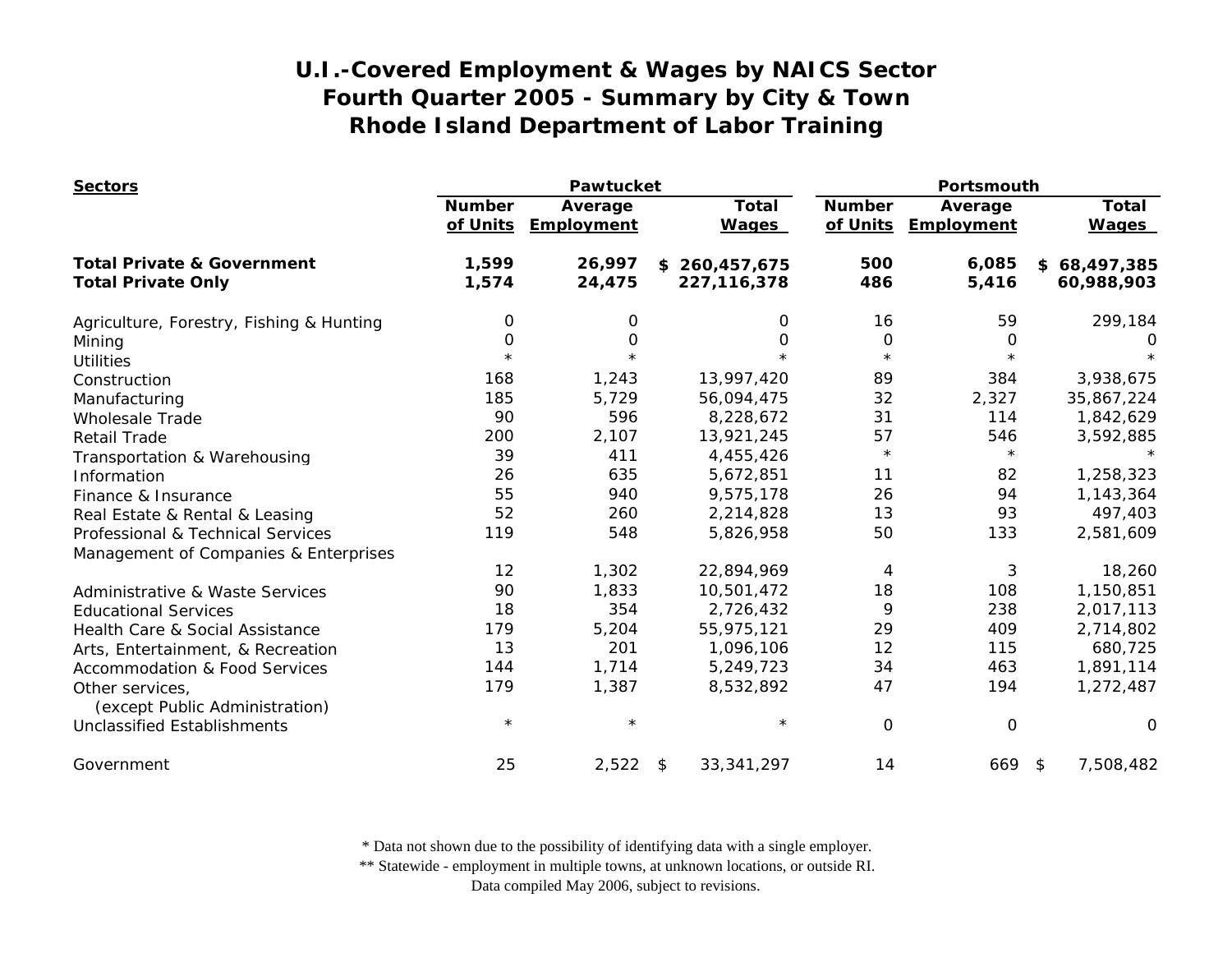| <b>Sectors</b>                                    | Providence                |                       |    |                              | <b>Richmond</b>           |                       |    |                              |
|---------------------------------------------------|---------------------------|-----------------------|----|------------------------------|---------------------------|-----------------------|----|------------------------------|
|                                                   | <b>Number</b><br>of Units | Average<br>Employment |    | <b>Total</b><br><b>Wages</b> | <b>Number</b><br>of Units | Average<br>Employment |    | <b>Total</b><br><b>Wages</b> |
|                                                   |                           |                       |    |                              |                           |                       |    |                              |
| <b>Total Private &amp; Government</b>             | 5,716                     | 114,309               |    | \$1,350,970,698              | 146                       | 1,963                 |    | \$17,507,602                 |
| <b>Total Private Only</b>                         | 5,612                     | 98,302                |    | 1,119,697,004                | 138                       | 1,259                 |    | 9,833,769                    |
| Agriculture, Forestry, Fishing & Hunting          | 0                         | 0                     |    | 0                            | 4                         | 40                    |    | 324,262                      |
| Mining                                            |                           |                       |    | $\star$                      | $\star$                   |                       |    |                              |
| <b>Utilities</b>                                  | 6                         | 528                   |    | 9,123,524                    | $\Omega$                  | $\Omega$              |    | 0                            |
| Construction                                      | 318                       | 2,925                 |    | 43,542,431                   | 22                        | 81                    |    | 728,674                      |
| Manufacturing                                     | 367                       | 7,018                 |    | 59,560,960                   | 6                         | 108                   |    | 2,180,604                    |
| <b>Wholesale Trade</b>                            | 269                       | 2,305                 |    | 33, 153, 641                 | 9                         | 48                    |    | 700,306                      |
| <b>Retail Trade</b>                               | 664                       | 7,619                 |    | 43,160,012                   | 24                        | 351                   |    | 2,068,998                    |
| Transportation & Warehousing                      | 70                        | 781                   |    | 7,047,557                    | $\star$                   | $\star$               |    |                              |
| Information                                       | 149                       | 4,049                 |    | 91,248,942                   | 3                         | 7                     |    | 85,940                       |
| Finance & Insurance                               | 346                       | 5,671                 |    | 101,342,396                  | 5                         | 49                    |    | 444,231                      |
| Real Estate & Rental & Leasing                    | 200                       | 1,461                 |    | 21,944,928                   | $\star$                   | $\star$               |    | $\star$                      |
| Professional & Technical Services                 | 909                       | 6,272                 |    | 107,879,385                  | 6                         | 31                    |    | 423,196                      |
| Management of Companies & Enterprises             |                           |                       |    |                              |                           |                       |    |                              |
|                                                   | 46                        | 1,947                 |    | 52,839,677                   | 0                         | 0                     |    | 0                            |
| <b>Administrative &amp; Waste Services</b>        | 324                       | 9,001                 |    | 57,409,308                   | 7                         | 51                    |    | 409,502                      |
| <b>Educational Services</b>                       | 95                        | 10,606                |    | 117,668,125                  | $\star$                   | $\star$               |    |                              |
| Health Care & Social Assistance                   | 590                       | 23,888                |    | 295,624,660                  | 9                         | 80                    |    | 566,283                      |
| Arts, Entertainment, & Recreation                 | 54                        | 1,134                 |    | 6,339,056                    |                           | 80                    |    | 306,308                      |
| <b>Accommodation &amp; Food Services</b>          | 511                       | 8,643                 |    | 38,434,320                   | 15                        | 227                   |    | 750,489                      |
| Other services,<br>(except Public Administration) | 688                       | 4,449                 |    | 33, 332, 761                 | 15                        | 54                    |    | 286,770                      |
| <b>Unclassified Establishments</b>                | $\star$                   | $\star$               |    | $\star$                      | 0                         | 0                     |    | 0                            |
| Government                                        | 104                       | 16,005                | \$ | 231,273,694                  | 8                         | 703                   | \$ | 7,673,833                    |

\* Data not shown due to the possibility of identifying data with a single employer.

\*\* Statewide - employment in multiple towns, at unknown locations, or outside RI.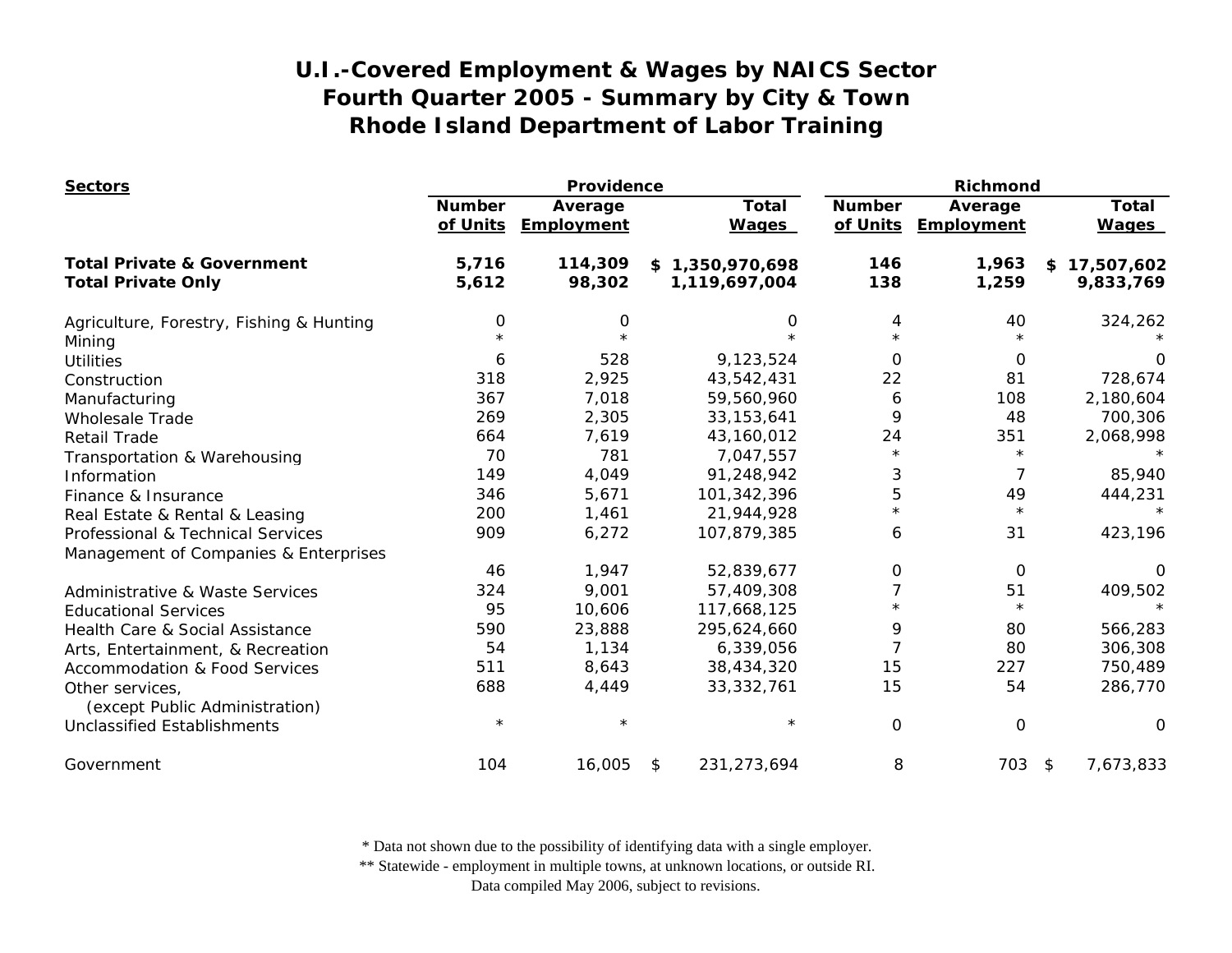| <b>Sectors</b>                                    | <b>Scituate</b>           |                       |                              | <b>Smithfield</b>         |                       |                              |
|---------------------------------------------------|---------------------------|-----------------------|------------------------------|---------------------------|-----------------------|------------------------------|
|                                                   | <b>Number</b><br>of Units | Average<br>Employment | <b>Total</b><br><b>Wages</b> | <b>Number</b><br>of Units | Average<br>Employment | <b>Total</b><br><b>Wages</b> |
| <b>Total Private &amp; Government</b>             | 277                       | 1,698                 | \$15,326,357                 | 804                       | 12,695                | \$139,024,941                |
| <b>Total Private Only</b>                         | 266                       | 1,086                 | 7,797,523                    | 788                       | 12,045                | 130,992,603                  |
| Agriculture, Forestry, Fishing & Hunting          | 13                        | 117                   | 276,308                      | $\star$                   |                       |                              |
| Mining                                            | $\mathbf 0$               | $\mathbf 0$           | Ő                            | $\star$                   |                       |                              |
| <b>Utilities</b>                                  | 0                         | 0                     | Ω                            | $\Omega$                  | $\Omega$              | 0                            |
| Construction                                      | 65                        | 171                   | 1,588,569                    | 142                       | 1,056                 | 13,316,964                   |
| Manufacturing                                     | 14                        | 41                    | 284,297                      | 82                        | 1,218                 | 12,629,646                   |
| <b>Wholesale Trade</b>                            | 16                        | 33                    | 809,708                      | 70                        | 802                   | 12,316,994                   |
| <b>Retail Trade</b>                               | 21                        | 225                   | 1,251,857                    | 105                       | 2,464                 | 13,288,171                   |
| Transportation & Warehousing                      | 17                        | 61                    | 397,424                      | 19                        | 147                   | 1,452,251                    |
| Information                                       | 3                         | 28                    | 123,534                      | 14                        | 181                   | 2,088,626                    |
| Finance & Insurance                               | 6                         | 18                    | 191,417                      | 35                        | 1,945                 | 43,598,990                   |
| Real Estate & Rental & Leasing                    | 8                         | 22                    | 260,074                      | 16                        | 82                    | 1,039,703                    |
| Professional & Technical Services                 | 27                        | 68                    | 1,014,334                    | 60                        | 221                   | 3,218,899                    |
| Management of Companies & Enterprises             |                           |                       |                              |                           |                       |                              |
|                                                   | $\star$                   | $\star$               | $\star$                      | 5                         | 55                    | 1,445,355                    |
| <b>Administrative &amp; Waste Services</b>        | 21                        | 41                    | 187,537                      | 46                        | 259                   | 2,836,597                    |
| <b>Educational Services</b>                       | $\star$                   | $\star$               | $\star$                      | 9                         | 763                   | 8,570,737                    |
| Health Care & Social Assistance                   | 14                        | 105                   | 641,930                      | 47                        | 1,286                 | 8,518,016                    |
| Arts, Entertainment, & Recreation                 | $\star$                   | $\star$               | $\star$                      | 10                        | 53                    | 217,902                      |
| <b>Accommodation &amp; Food Services</b>          | 13                        | 75                    | 246,313                      | 60                        | 1,175                 | 4,404,611                    |
| Other services,<br>(except Public Administration) | 21                        | 70                    | 434,160                      | 63                        | 318                   | 1,921,128                    |
| <b>Unclassified Establishments</b>                |                           | $\mathbf 0$           | $\mathbf 0$                  | 0                         | 0                     | O                            |
| Government                                        | 11                        | 613                   | 7,528,834<br>\$              | 16                        | 651                   | 8,032,338<br>$\sqrt{2}$      |

\* Data not shown due to the possibility of identifying data with a single employer.

\*\* Statewide - employment in multiple towns, at unknown locations, or outside RI.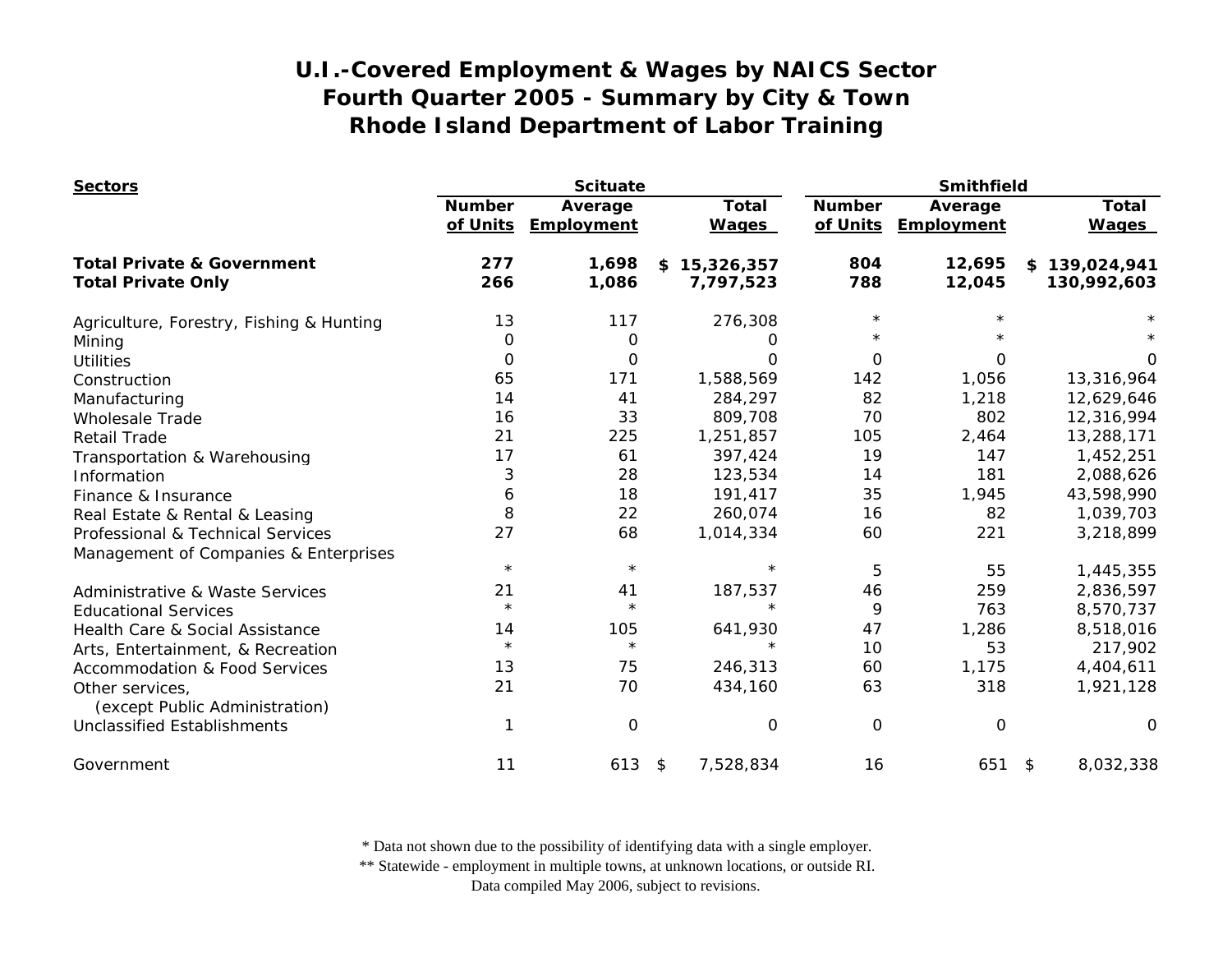| <b>Sectors</b>                                    | South Kingstown           |                       |                              | <b>Tiverton</b>           |                       |                              |
|---------------------------------------------------|---------------------------|-----------------------|------------------------------|---------------------------|-----------------------|------------------------------|
|                                                   | <b>Number</b><br>of Units | Average<br>Employment | <b>Total</b><br><b>Wages</b> | <b>Number</b><br>of Units | Average<br>Employment | <b>Total</b><br><b>Wages</b> |
| <b>Total Private &amp; Government</b>             | 1,015                     | 13,980                | \$131,829,747                | 416                       | 2,706                 | \$22,009,566                 |
| <b>Total Private Only</b>                         | 994                       | 10,113                | 91,115,223                   | 401                       | 2,252                 | 18,132,077                   |
| Agriculture, Forestry, Fishing & Hunting          | 20                        | 131                   | 1,267,570                    | 11                        | 39                    | 134,462                      |
| Mining                                            | $\star$                   | $\star$               |                              | 3                         | 33                    | 428,403                      |
| <b>Utilities</b>                                  | $\star$                   | $\star$               |                              | $\star$                   | $\star$               |                              |
| Construction                                      | 131                       | 453                   | 4,886,646                    | 67                        | 292                   | 2,608,904                    |
| Manufacturing                                     | 29                        | 975                   | 12,270,819                   | 14                        | 68                    | 514,617                      |
| <b>Wholesale Trade</b>                            | 71                        | 779                   | 14,475,336                   | 31                        | 117                   | 1,222,220                    |
| <b>Retail Trade</b>                               | 113                       | 1,567                 | 10,997,731                   | 57                        | 570                   | 5,024,799                    |
| Transportation & Warehousing                      | $\star$                   | $\star$               | $\star$                      | 12                        | 64                    | 907,900                      |
| Information                                       | 16                        | 146                   | 1,656,229                    | 3                         | 3                     | 44,786                       |
| Finance & Insurance                               | 40                        | 290                   | 3,344,049                    | 12                        | 53                    | 564,159                      |
| Real Estate & Rental & Leasing                    | 31                        | 94                    | 886,274                      | 11                        | 22                    | 191,889                      |
| Professional & Technical Services                 | 101                       | 375                   | 6,038,246                    | 41                        | 150                   | 2,463,451                    |
| Management of Companies & Enterprises             |                           |                       |                              |                           |                       |                              |
|                                                   | 7                         | 18                    | 359,235                      | $\star$                   | $\star$               |                              |
| <b>Administrative &amp; Waste Services</b>        | 66                        | 266                   | 2,605,583                    | 27                        | 64                    | 512,855                      |
| <b>Educational Services</b>                       | 21                        | 254                   | 1,878,816                    | $\star$                   | $\star$               | $\star$                      |
| Health Care & Social Assistance                   | 99                        | 2,256                 | 20,097,772                   | 26                        | 306                   | 1,851,658                    |
| Arts, Entertainment, & Recreation                 | 37                        | 192                   | 1,003,272                    | 6                         | 28                    | 157,189                      |
| <b>Accommodation &amp; Food Services</b>          | 94                        | 1,263                 | 3,808,815                    | 27                        | 307                   | 891,731                      |
| Other services,<br>(except Public Administration) | 102                       | 809                   | 4,453,363                    | 49                        | 132                   | 597,898                      |
| <b>Unclassified Establishments</b>                | 0                         | $\mathbf 0$           | 0                            | 0                         | $\mathbf 0$           | O                            |
| Government                                        | 21                        | 3,867                 | 40,714,524<br>\$             | 15                        | 453                   | 3,877,489<br>\$              |

\* Data not shown due to the possibility of identifying data with a single employer.

\*\* Statewide - employment in multiple towns, at unknown locations, or outside RI.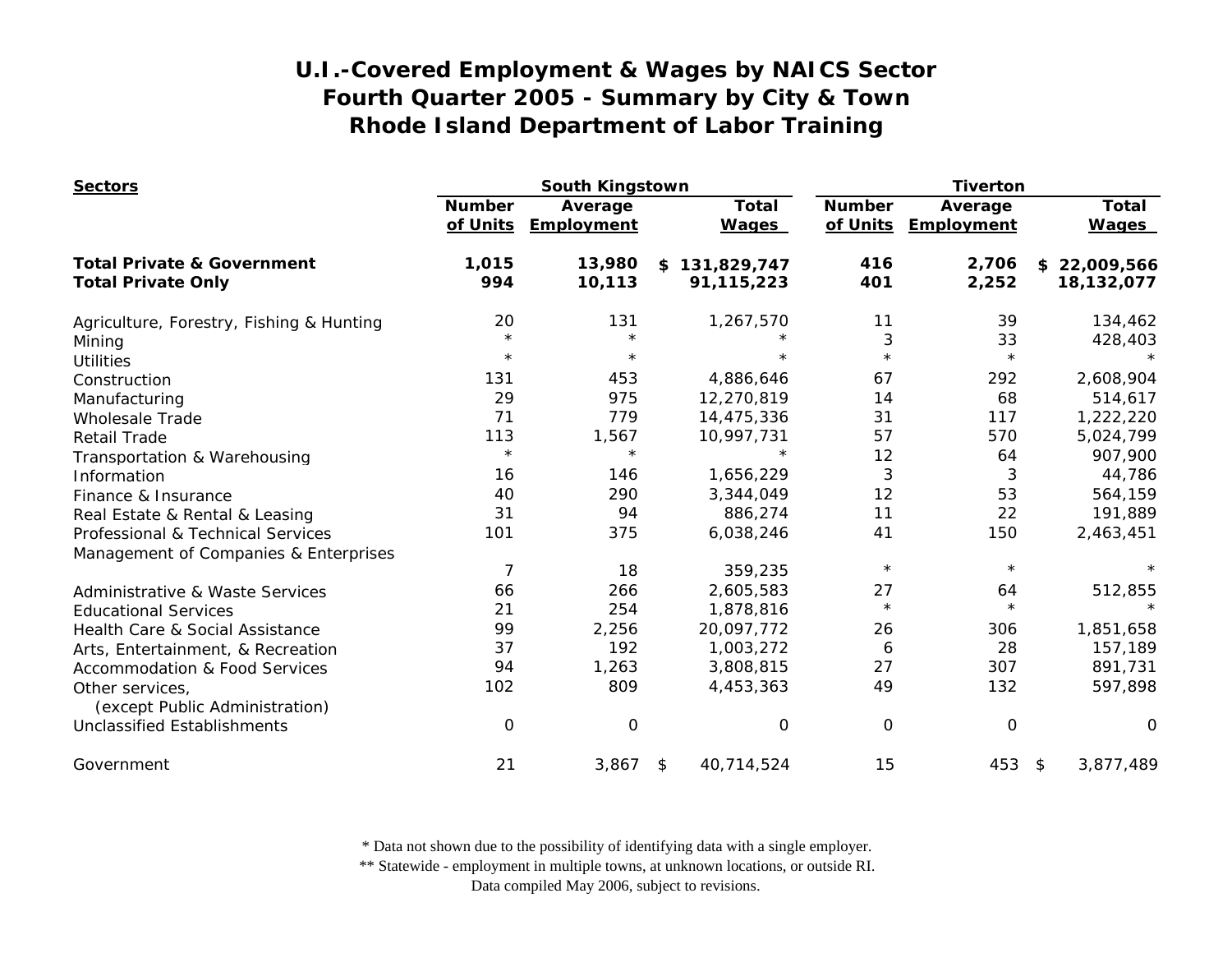| <b>Sectors</b>                                    | Warren                    |                       |                              | <b>Warwick</b>            |                       |                              |
|---------------------------------------------------|---------------------------|-----------------------|------------------------------|---------------------------|-----------------------|------------------------------|
|                                                   | <b>Number</b><br>of Units | Average<br>Employment | <b>Total</b><br><b>Wages</b> | <b>Number</b><br>of Units | Average<br>Employment | <b>Total</b><br><b>Wages</b> |
| <b>Total Private &amp; Government</b>             | 395                       | 4,332                 | \$33,266,939                 | 3,354                     | 53,742                | \$496,354,766                |
| <b>Total Private Only</b>                         | 386                       | 4,161                 | 31,129,418                   | 3,322                     | 49,350                | 440,827,536                  |
| Agriculture, Forestry, Fishing & Hunting          | $\star$                   |                       |                              | $\star$                   |                       |                              |
| Mining                                            | 0                         | 0                     | 0                            | $\star$                   |                       |                              |
| <b>Utilities</b>                                  | 0                         | 0                     | 0                            | $\star$                   |                       |                              |
| Construction                                      | 51                        | 228                   | 2,005,973                    | 344                       | 2,441                 | 32,216,514                   |
| Manufacturing                                     | 51                        | 1,180                 | 10,910,076                   | 200                       | 4,209                 | 51,471,065                   |
| <b>Wholesale Trade</b>                            | 24                        | 137                   | 1,697,403                    | 274                       | 1,971                 | 26, 163, 533                 |
| <b>Retail Trade</b>                               | 49                        | 276                   | 1,524,031                    | 472                       | 9,486                 | 53,642,400                   |
| Transportation & Warehousing                      | 9                         | 390                   | 2,281,759                    | 105                       | 2,322                 | 20,254,654                   |
| Information                                       | 5                         | 45                    | 369,424                      | 43                        | 513                   | 5,230,258                    |
| Finance & Insurance                               | 17                        | 184                   | 1,553,777                    | 221                       | 3,839                 | 50,309,597                   |
| Real Estate & Rental & Leasing                    | 9                         | 21                    | 124,050                      | 137                       | 1,585                 | 14,043,303                   |
| Professional & Technical Services                 | 22                        | 72                    | 683,768                      | 381                       | 1,783                 | 26,586,895                   |
| Management of Companies & Enterprises             |                           |                       |                              |                           |                       |                              |
|                                                   | $\star$                   | $\star$               | $\star$                      | 17                        | 2,086                 | 27,003,601                   |
| Administrative & Waste Services                   | 21                        | 130                   | 865,064                      | 191                       | 2,462                 | 18,376,782                   |
| <b>Educational Services</b>                       | 5                         | 66                    | 495,191                      | 37                        | 891                   | 7,013,696                    |
| Health Care & Social Assistance                   | 33                        | 629                   | 5,744,021                    | 330                       | 8,372                 | 75,211,335                   |
| Arts, Entertainment, & Recreation                 | 5                         | 34                    | 93,097                       | 38                        | 527                   | 2,510,637                    |
| <b>Accommodation &amp; Food Services</b>          | 45                        | 632                   | 1,848,834                    | 236                       | 5,115                 | 20,295,074                   |
| Other services,<br>(except Public Administration) | 35                        | 129                   | 726,421                      | 290                       | 1,733                 | 10,357,594                   |
| <b>Unclassified Establishments</b>                | 0                         | $\mathbf 0$           | 0                            | 1                         | 2                     | 6,541                        |
| Government                                        | 9                         | 172                   | 2,137,521<br>\$              | 32                        | 4,390 \$              | 55,527,230                   |

\* Data not shown due to the possibility of identifying data with a single employer.

\*\* Statewide - employment in multiple towns, at unknown locations, or outside RI.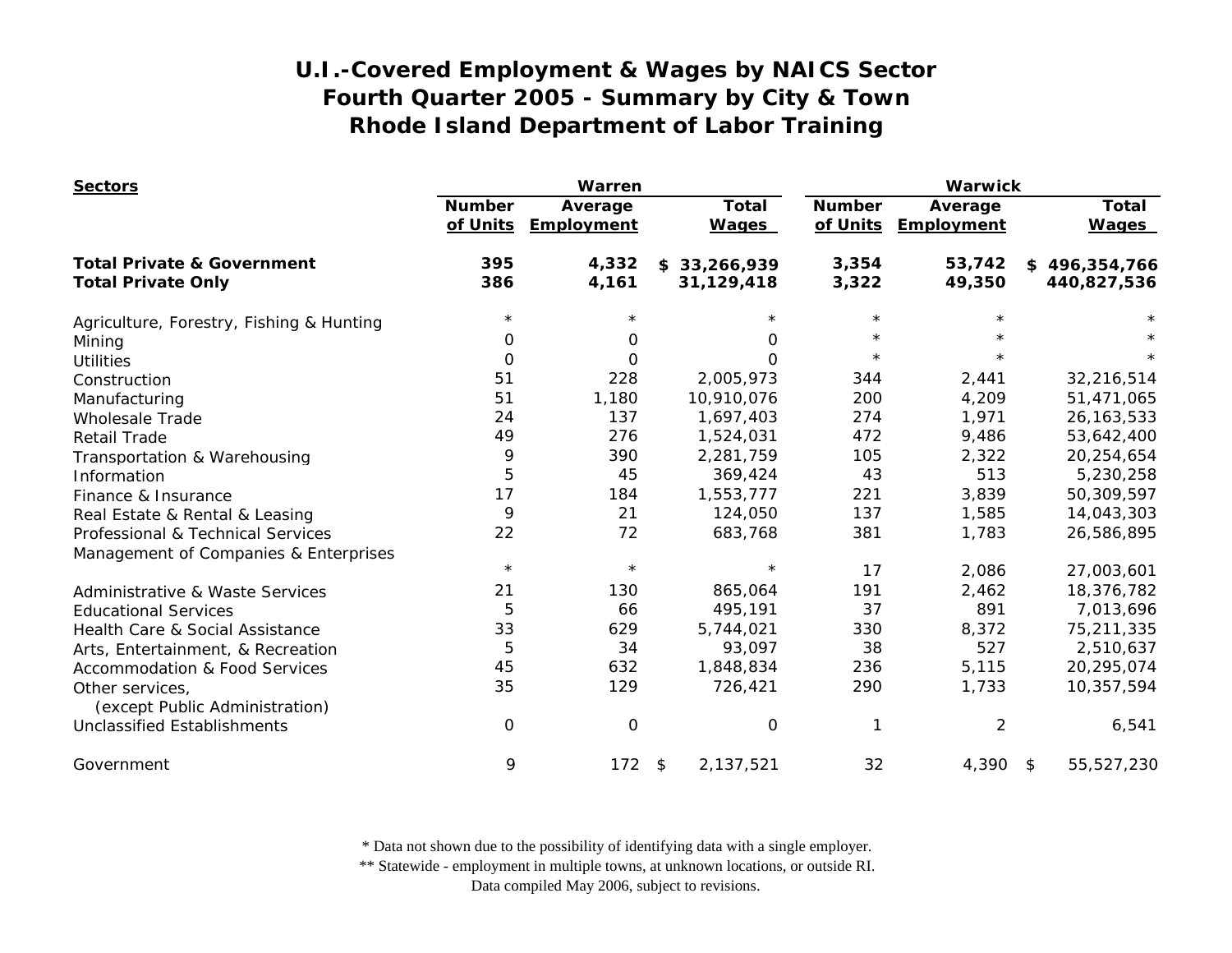| <b>Sectors</b>                                    | Westerly                  |                              |                              | <b>West Greenwich</b>     |                       |                              |
|---------------------------------------------------|---------------------------|------------------------------|------------------------------|---------------------------|-----------------------|------------------------------|
|                                                   | <b>Number</b><br>of Units | Average<br><b>Employment</b> | <b>Total</b><br><b>Wages</b> | <b>Number</b><br>of Units | Average<br>Employment | <b>Total</b><br><b>Wages</b> |
| <b>Total Private &amp; Government</b>             | 862                       | 10,386                       | \$88,939,211                 | 222                       | 4,443                 | \$69,093,664                 |
| <b>Total Private Only</b>                         | 843                       | 9,101                        | 75,791,797                   | 214                       | 4,014                 | 64,108,199                   |
| Agriculture, Forestry, Fishing & Hunting          | 4                         | 12                           | 77,221                       | $\star$                   |                       |                              |
| Mining                                            | $\star$                   | $\star$                      | $\star$                      | 0                         | 0                     | 0                            |
| <b>Utilities</b>                                  | $\star$                   | $\star$                      |                              | $\Omega$                  | 0                     | O                            |
| Construction                                      | 110                       | 345                          | 3,403,249                    | 56                        | 240                   | 2,865,833                    |
| Manufacturing                                     | 31                        | 994                          | 11,108,900                   | 12                        | 1,564                 | 28,101,096                   |
| <b>Wholesale Trade</b>                            | 26                        | 61                           | 1,166,446                    | 17                        | 226                   | 4,765,039                    |
| <b>Retail Trade</b>                               | 136                       | 2,279                        | 14,255,463                   | 11                        | 64                    | 307,106                      |
| Transportation & Warehousing                      | 14                        | 43                           | 304,417                      | $\star$                   | $\star$               |                              |
| Information                                       | 14                        | 314                          | 3,702,146                    | $\star$                   | $\star$               |                              |
| Finance & Insurance                               | 28                        | 315                          | 3,543,100                    | 5                         | 29                    | 419,724                      |
| Real Estate & Rental & Leasing                    | 28                        | 104                          | 880,336                      | 5                         | 3                     | 18,374                       |
| Professional & Technical Services                 | 67                        | 204                          | 2,106,239                    | $\star$                   | $\star$               |                              |
| Management of Companies & Enterprises             |                           |                              |                              |                           |                       |                              |
|                                                   | $\star$                   | $\star$                      | $\star$                      | $\star$                   | $\star$               |                              |
| <b>Administrative &amp; Waste Services</b>        | 44                        | 180                          | 1,505,991                    | 24                        | 251                   | 1,899,087                    |
| <b>Educational Services</b>                       | 6                         | 59                           | 304,001                      | $\star$                   | $\star$               |                              |
| Health Care & Social Assistance                   | 106                       | 1,960                        | 20,321,364                   | 8                         | 71                    | 472,011                      |
| Arts, Entertainment, & Recreation                 | 35                        | 300                          | 1,889,491                    | $\star$                   | $\star$               |                              |
| <b>Accommodation &amp; Food Services</b>          | 102                       | 1,171                        | 4,876,079                    | 16                        | 202                   | 778,914                      |
| Other services,<br>(except Public Administration) | 85                        | 426                          | 1,940,374                    | 12                        | 28                    | 156,189                      |
| <b>Unclassified Establishments</b>                | $\mathbf 0$               | 0                            | 0                            | $\overline{0}$            | $\mathbf 0$           | 0                            |
| Government                                        | 19                        | 1,284                        | 13, 147, 414<br>\$           | 8                         | 428                   | 4,985,465<br>\$              |

\* Data not shown due to the possibility of identifying data with a single employer.

\*\* Statewide - employment in multiple towns, at unknown locations, or outside RI.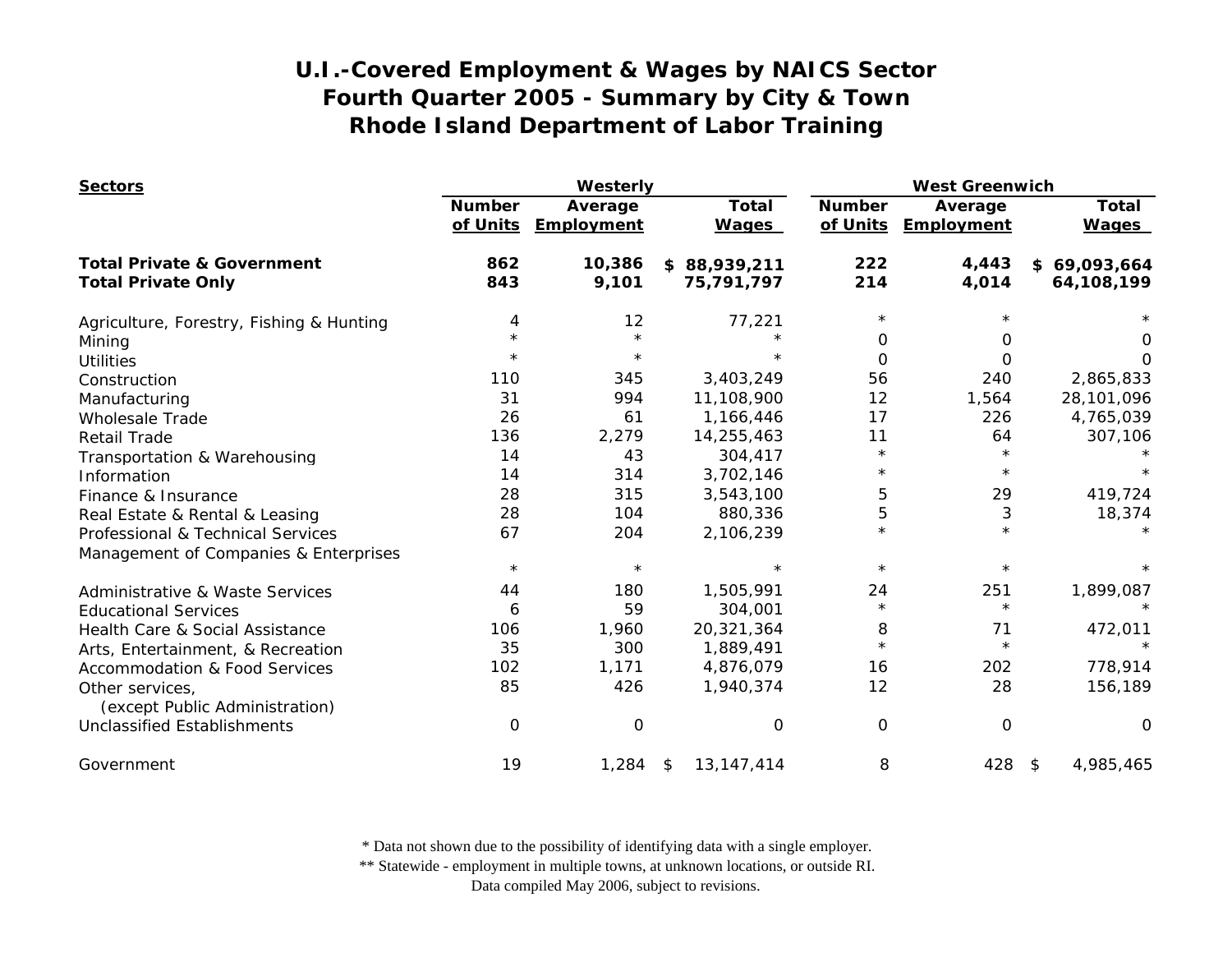| <b>Sectors</b>                                    | <b>West Warwick</b>       |                       |                              | Woonsocket                |                       |                              |
|---------------------------------------------------|---------------------------|-----------------------|------------------------------|---------------------------|-----------------------|------------------------------|
|                                                   | <b>Number</b><br>of Units | Average<br>Employment | <b>Total</b><br><b>Wages</b> | <b>Number</b><br>of Units | Average<br>Employment | <b>Total</b><br><b>Wages</b> |
| <b>Total Private &amp; Government</b>             | 622                       | 9,663                 | \$91,818,151                 | 877                       | 15,348                | \$144,594,715                |
| <b>Total Private Only</b>                         | 607                       | 8,538                 | 78,032,678                   | 858                       | 13,591                | 122,501,199                  |
| Agriculture, Forestry, Fishing & Hunting          | $\mathbf 0$               | 0                     | 0                            | 0                         | 0                     | O                            |
| Mining                                            | $\star$                   |                       | $\star$                      | 0                         | Ο                     | 0                            |
| <b>Utilities</b>                                  | 0                         | 0                     | 0                            | 0                         | $\Omega$              | O                            |
| Construction                                      | 95                        | 422                   | 3,686,873                    | 83                        | 395                   | 4,322,820                    |
| Manufacturing                                     | 39                        | 1,817                 | 19,694,301                   | 77                        | 1,356                 | 13, 111, 196                 |
| <b>Wholesale Trade</b>                            | 35                        | 389                   | 4,836,685                    | 55                        | 343                   | 4,734,603                    |
| <b>Retail Trade</b>                               | 94                        | 1,203                 | 9,643,447                    | 131                       | 2,040                 | 12,803,429                   |
| Transportation & Warehousing                      | 13                        | 295                   | 4,282,021                    | 18                        | 800                   | 6,148,772                    |
| Information                                       | $\star$                   | $\star$               |                              | 8                         | 56                    | 608,707                      |
| Finance & Insurance                               | 34                        | 1,061                 | 12,529,585                   | 27                        | 269                   | 2,692,223                    |
| Real Estate & Rental & Leasing                    | 23                        | 74                    | 496,322                      | 35                        | 112                   | 1,303,741                    |
| Professional & Technical Services                 | 36                        | 75                    | 965,032                      | 62                        | 408                   | 6, 157, 764                  |
| Management of Companies & Enterprises             |                           |                       |                              |                           |                       |                              |
|                                                   | 0                         | $\mathbf 0$           | $\Omega$                     | 6                         | 1,664                 | 27,301,771                   |
| Administrative & Waste Services                   | 25                        | 173                   | 1,117,854                    | 32                        | 573                   | 4,249,736                    |
| <b>Educational Services</b>                       | 7                         | 49                    | 169,643                      | 18                        | 390                   | 2,994,392                    |
| Health Care & Social Assistance                   | 45                        | 820                   | 6,576,869                    | 103                       | 3,430                 | 29,756,586                   |
| Arts, Entertainment, & Recreation                 | 9                         | 53                    | 295,595                      | 9                         | 73                    | 380,585                      |
| <b>Accommodation &amp; Food Services</b>          | 68                        | 921                   | 2,862,816                    | 96                        | 1,120                 | 3,435,366                    |
| Other services,<br>(except Public Administration) | 80                        | 343                   | 1,787,974                    | 97                        | 557                   | 2,413,735                    |
| <b>Unclassified Establishments</b>                | 0                         | 0                     | 0                            | 1                         | 5                     | 85,773                       |
| Government                                        | 15                        | 1,125                 | 13,785,473<br>\$             | 19                        | 1,755                 | 22,093,516<br>$\sqrt{3}$     |

\* Data not shown due to the possibility of identifying data with a single employer.

\*\* Statewide - employment in multiple towns, at unknown locations, or outside RI.